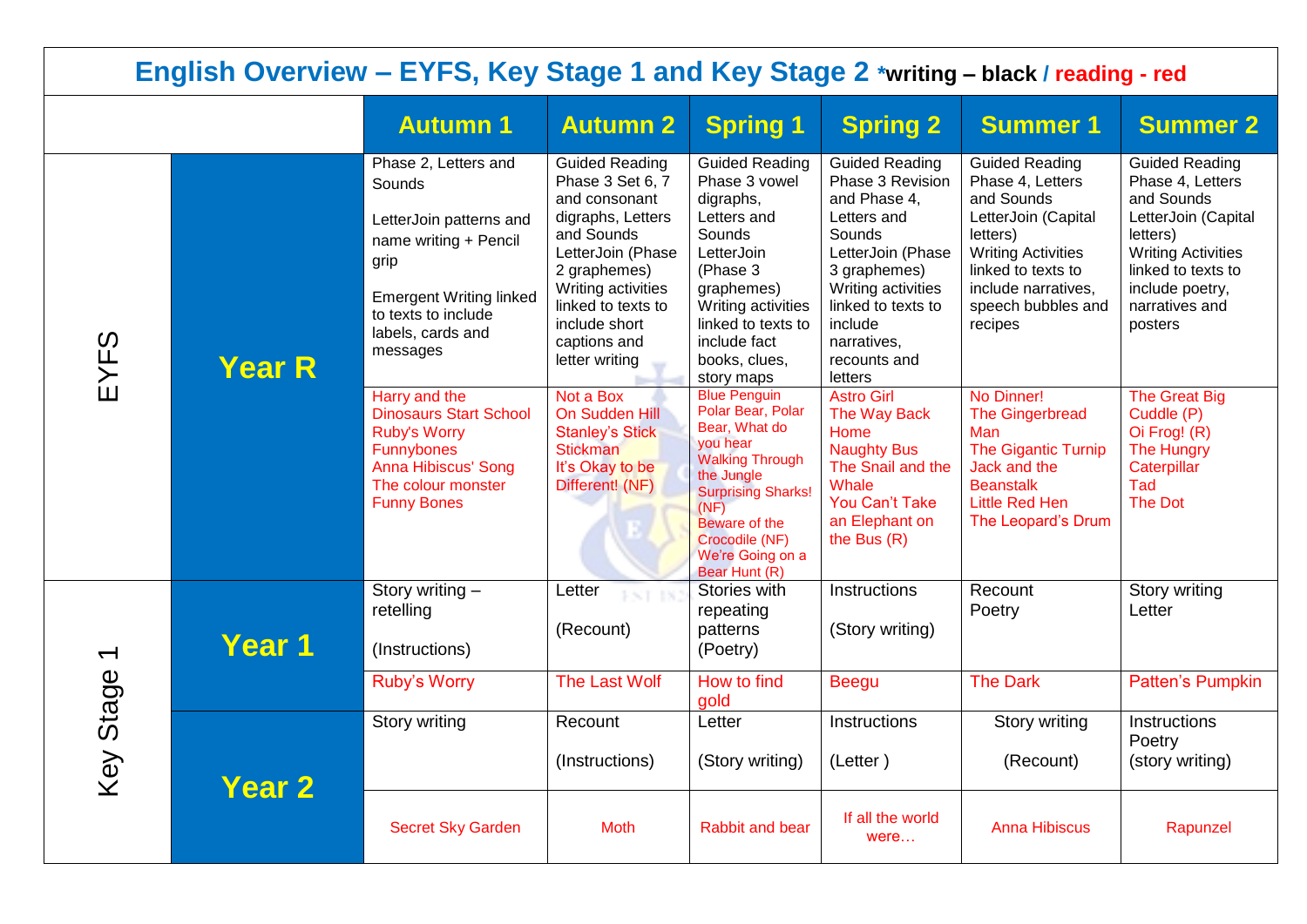|                   |                   | Story writing                                 | Diary                                         | Newspaper                               | Non-                                  | <b>Story Writing</b>                        | Persuasive text                               |
|-------------------|-------------------|-----------------------------------------------|-----------------------------------------------|-----------------------------------------|---------------------------------------|---------------------------------------------|-----------------------------------------------|
| $\mathbf{\Omega}$ | Year <sub>3</sub> | (Instructions)                                | (Explanation<br>text)                         | report<br>(Story writing)               | Chronological<br>report<br>Poetry     | Book review                                 | (Biography)                                   |
| -ower Key Stage   |                   | Mouse, Bird,<br>Snake, Wolf                   | Pebble in my<br>pocket<br><b>Gregory Cool</b> | Pugs of the<br>frozen north             | The lion and<br>the unicorn           | The boy at the<br>back of the class         | <b>One Plastic Bag</b>                        |
|                   |                   | Poetry/descriptive<br>writing                 | Story writing                                 | <b>Explanation text</b>                 | Diary                                 | Story writing                               | Biography                                     |
|                   | Year 4            | (Newspaper report)                            | (Persuasive<br>brochure)                      | (Story writing)                         | (Balanced<br>argument)                | (Non-<br>chronological<br>report)           | (Persuasive letter)                           |
|                   |                   | <b>The Dark</b><br><b>Werewolf Club Rules</b> | <b>Varjak Paw</b>                             | Arthur and the<br>golden rope           | The Tin<br>Forest                     | The Wild Robot                              | The Bluest of<br><b>Blues</b>                 |
|                   | Year 5            | Story writing                                 | <b>Explanation text</b>                       | Persuasive<br>letter                    | Story writing                         | Fictional story -<br>action and             | Recounts                                      |
| $\mathbf{\Omega}$ |                   | (Non-chronological<br>report)                 | (News reports)<br>(Poetry)                    | (Biographies)                           | (Diary entries)                       | adventure<br>(Advertising<br>brochure)      | (Fictional stories -<br>myths and legends)    |
|                   |                   | Pax                                           | Dark Sky<br>Poems                             | The Journey                             | Tom's<br>Midnight<br>Garden           | Cosmic                                      | <b>Odysseus</b>                               |
|                   |                   | Setting/atmosphere<br>description             | Persuasive<br>letter<br>Diary entry           | Explanation<br>texts<br>Narrative story | Narrative<br>story<br><b>Balanced</b> | Character<br>description<br>Narrative story | Auto-biography<br>Non-chronological<br>report |
| Jpper Key Stage   | Year 6            | Persuasive speech                             | (Poetry -<br>effective<br>language)           |                                         | argument                              |                                             |                                               |
|                   |                   | <b>Varmints</b>                               | <b>Suffragettes</b>                           | The song from<br>Somewhere<br>else      | Rooftoppers                           | <b>The Last Wild</b>                        | <b>Running on Empty</b>                       |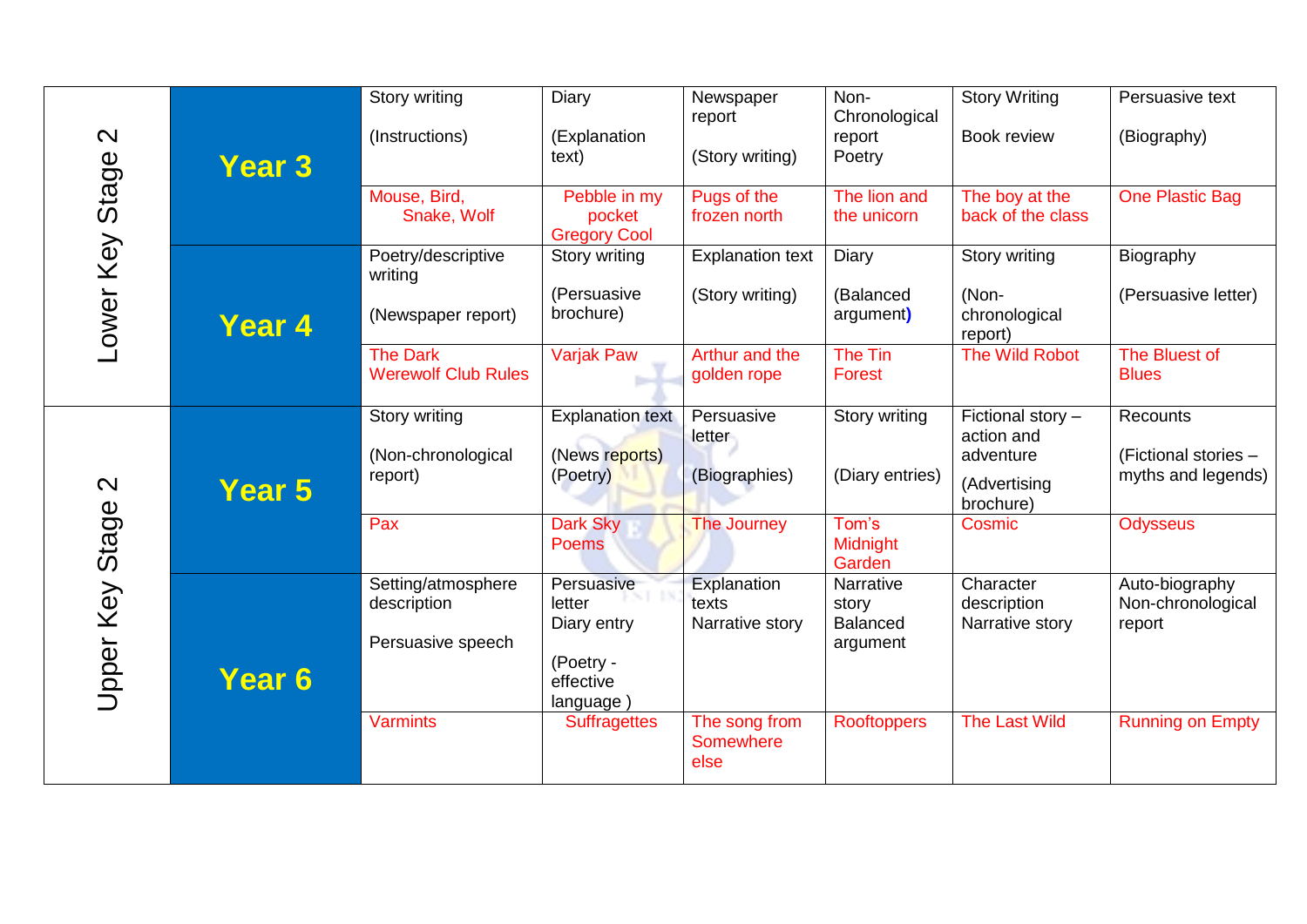| <b>Early Years Foundation Stage - Related to English</b>                                                                                                                                                                                                                                                                                                                                                                                                                                                                                                                                                                                                                                                                                                                                                                                                                                                                                                                                                                  |                                                                                                                                                                                                                                                                                                                                                                                                                                                                                                                                                                                                                                                                            |  |  |  |  |  |  |
|---------------------------------------------------------------------------------------------------------------------------------------------------------------------------------------------------------------------------------------------------------------------------------------------------------------------------------------------------------------------------------------------------------------------------------------------------------------------------------------------------------------------------------------------------------------------------------------------------------------------------------------------------------------------------------------------------------------------------------------------------------------------------------------------------------------------------------------------------------------------------------------------------------------------------------------------------------------------------------------------------------------------------|----------------------------------------------------------------------------------------------------------------------------------------------------------------------------------------------------------------------------------------------------------------------------------------------------------------------------------------------------------------------------------------------------------------------------------------------------------------------------------------------------------------------------------------------------------------------------------------------------------------------------------------------------------------------------|--|--|--|--|--|--|
| <b>Communication and Language</b>                                                                                                                                                                                                                                                                                                                                                                                                                                                                                                                                                                                                                                                                                                                                                                                                                                                                                                                                                                                         | <b>Literacy</b>                                                                                                                                                                                                                                                                                                                                                                                                                                                                                                                                                                                                                                                            |  |  |  |  |  |  |
| <b>Listening, Attention and Understanding Early Learning Goal</b><br>Listen attentively and respond to what they hear with relevant questions, comments and actions when<br>being read to and during whole class discussions and small group interactions.<br>Make comments about what they have heard and ask questions to clarify their understanding.<br>Hold conversations when engaged in back-and-forth exchanges with their teacher and peers.<br><b>Speaking Early Learning Goal</b><br>Participate in small group, class and one-to-one discussions, offering their own ideas, using recently<br>introduced vocabulary.<br>Offer explanations for why things might happen, making use of recently introduced vocabulary from<br>stories, non-fiction, rhymes and poems when appropriate.<br>Express their ideas and feelings about their experiences using full sentences, including use of past,<br>present and future tenses and making use of conjunctions, with modelling and support from their<br>teacher. | <b>Comprehension Early Learning Goal</b><br>Demonstrate understanding of what has been read to<br>them by retelling stories and narratives using their<br>own words and recently introduced vocabulary.<br>Anticipate – where appropriate – key events in stories.<br>Use and understand recently introduced vocabulary<br>during discussions about stories, non-fiction, rhymes<br>and poems and during role-play.<br><b>Word Reading Early Learning Goal</b><br>Say a sound for each letter in the alphabet and at<br>least 10 digraphs.<br>Read words consistent with their phonic knowledge by<br>sound-blending.<br>Reading aloud simple sentences and books that are |  |  |  |  |  |  |
| <b>Physical Development</b>                                                                                                                                                                                                                                                                                                                                                                                                                                                                                                                                                                                                                                                                                                                                                                                                                                                                                                                                                                                               | consistent with their phonic knowledge, including<br>some common exception words.                                                                                                                                                                                                                                                                                                                                                                                                                                                                                                                                                                                          |  |  |  |  |  |  |
| <b>Fine Motor Skills Early Learning Goal</b><br>Hold a pencil effectively in preparation for fluent writing - using the tripod grip in almost all cases;<br>Use a range of small tools, including scissors, paint brushes and cutlery;<br>Begin to show accuracy and care when drawing                                                                                                                                                                                                                                                                                                                                                                                                                                                                                                                                                                                                                                                                                                                                    | <b>Writing Early Learning Goal</b><br>Write recognisable letters, most of which are correctly<br>formed.<br>Spell words by identifying sounds in them and<br>representing the sounds with a letter or letters.<br>Write simple phrases and sentences that can be read<br>by others.                                                                                                                                                                                                                                                                                                                                                                                        |  |  |  |  |  |  |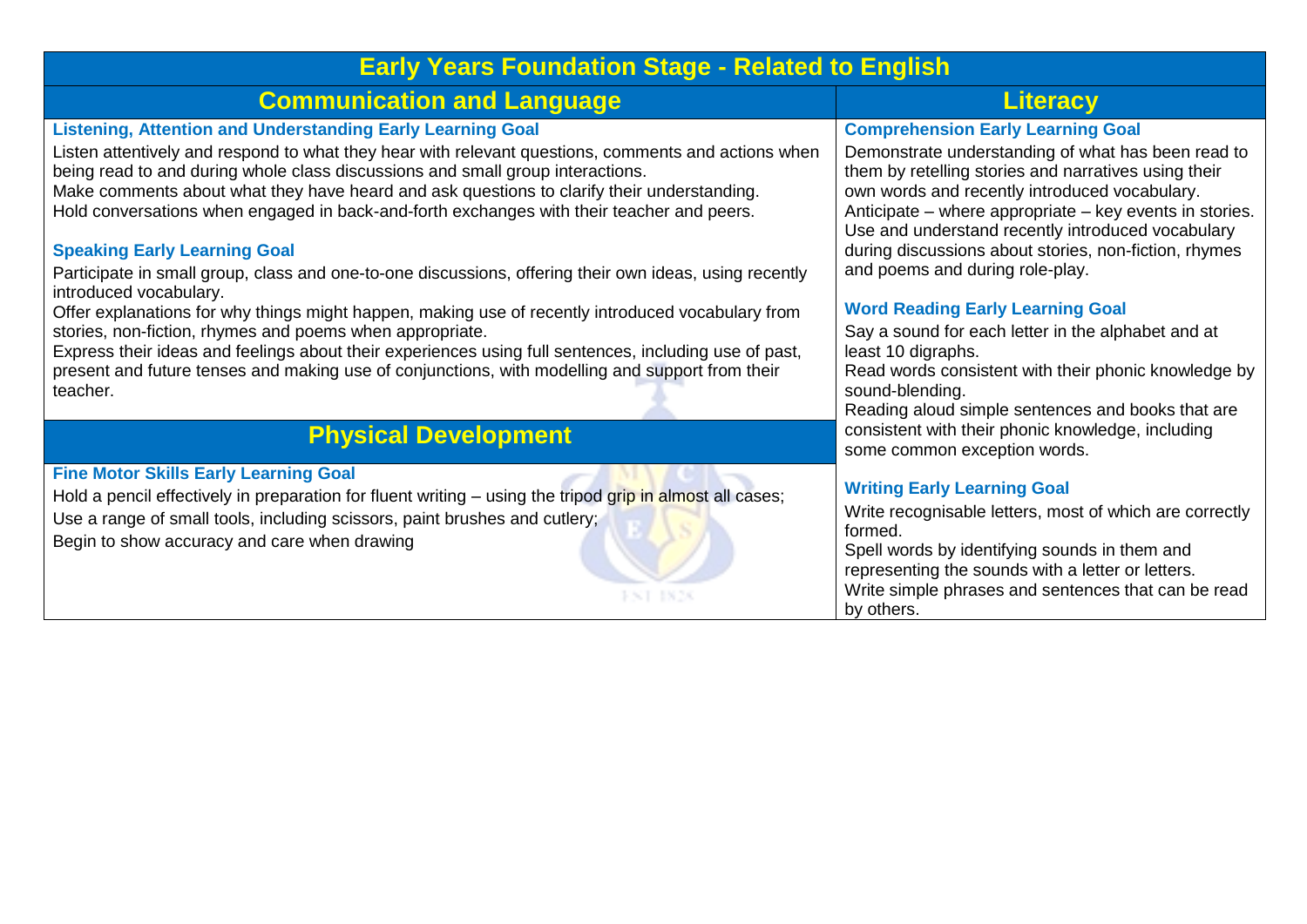|                           | <b>Development Matters</b>                                                                                                               |                                                                                                                                                                                                                                                                                                                                                                                                                                                                                                                                                                                                                                                                                                                                                                                                                     |  |  |  |  |
|---------------------------|------------------------------------------------------------------------------------------------------------------------------------------|---------------------------------------------------------------------------------------------------------------------------------------------------------------------------------------------------------------------------------------------------------------------------------------------------------------------------------------------------------------------------------------------------------------------------------------------------------------------------------------------------------------------------------------------------------------------------------------------------------------------------------------------------------------------------------------------------------------------------------------------------------------------------------------------------------------------|--|--|--|--|
|                           | Children in Reception will be<br>learning to:                                                                                            | Examples of how we might support this:                                                                                                                                                                                                                                                                                                                                                                                                                                                                                                                                                                                                                                                                                                                                                                              |  |  |  |  |
|                           | Understand how to listen carefully and why listening is<br>important.                                                                    | Promote and model active listening skills: "Wait a minute, I need to get into a good position for listening, I can't see you. Let's be quiet so I<br>can concentrate on what you're saying."<br>Signal when we want children to listen: "Listen carefully now for how many animals are on the broom."<br>Link listening with learning: "I could tell you were going to say the right answer, you were listening so carefully."                                                                                                                                                                                                                                                                                                                                                                                      |  |  |  |  |
|                           | Learn new vocabulary.                                                                                                                    | Identify new vocabulary before planning activities, for example, changes in materials: 'dissolving', 'drying', 'evaporating'; in music:<br>'percussion', 'tambourine'.<br>Bring in objects, pictures and photographs to talk about, for example vegetables to taste, smell and feel.<br>Discuss which category the word is in, for example: "A cabbage is a kind of vegetable. It's a bit like a sprout but much bigger".<br>Have fun saying the word in an exaggerated manner.<br>Use picture cue cards to talk about an object: "What colour is it? Where would you find it? What shape is it? What does it smell like? What<br>does it look like? What does it feel like? What does it sound like? What does it taste like?                                                                                      |  |  |  |  |
|                           | Use new vocabulary through the day.                                                                                                      | Model words and phrases relevant to the area being taught, deliberately and systematically: "I'm thrilled that everyone's on time today", "I<br>can see that you're delighted with your new trainers", "Stop shrieking, you're hurting my ears!", "What a downpour - I've never seen so<br>much rain!", "It looks as if the sun has caused the puddles to evaporate", "Have you ever heard such a booming voice?"<br>Use the vocabulary repeatedly through the week.<br>Keep a list of previously taught vocabulary and review it in different contexts.                                                                                                                                                                                                                                                            |  |  |  |  |
|                           | Ask questions to find out more and to check they<br>understand what has been said to them.                                               | Show genuine interest in knowing more: "This looks amazing, I need to know more about this."<br>Think out loud, ask questions to check your understanding; make sure children can answer who, where and when questions before you<br>move on to why and 'how do y <mark>ou kno</mark> w' questions: "I wonder why this jellyfish is so dangerous? Ahh, it has poison in its tentacles."                                                                                                                                                                                                                                                                                                                                                                                                                             |  |  |  |  |
|                           | Articulate their ideas and thoughts in well-formed<br>sentences                                                                          | Use complete sentences in your everyday talk.<br>Help children build sentences using new vocabulary by rephrasing what they say and structuring their responses using sentence starters.<br>Narrate your own and children's actions: "I've never seen so many beautiful bubbles, I can see all the colours of the rainbow in them."<br>Build upon their incidental talk: "Your tower is definitely the tallest I've seen all week. Do you think you'll make it any higher?"<br>Suggestion: ask open questions - "How did you make that? Why does the wheel move so easily? What will happen if you do that?"<br>Instead of correcting, model accurate <mark>irregul</mark> ar grammar such as past tense, plurals, complex sentences: "That's right: you drank your milk<br>quickly; you were quicker than Darren." |  |  |  |  |
| <b>SenSue<sub>1</sub></b> | Connect one idea or action to another using<br>a range of connectives.                                                                   | Narrate events and actions: "I knew it must be cold outside because he was putting on his coat and hat."<br>Remind children of previous events: "Do you remember when we forgot to wear our raincoats last week? It poured so much that we got<br>drenched!"<br>Extend their thinking: "You've thought really hard about building your tower, but how will you stop it falling down?"                                                                                                                                                                                                                                                                                                                                                                                                                               |  |  |  |  |
| bue                       | Describe events in some detail.                                                                                                          | Make deliberate mistakes highlighting to children that sometimes you might get it wrong: "It's important to get things in the right order so<br>that people know what I'm talking about. Listen carefully to see if I have things in the right order: 'last week'<br>Use sequencing words with emphasis in your own stories: "Before school I had a lovely big breakfast, then I had a biscuit at break time<br>and after that I had two pieces of fruit after lunch. I'm so full!"                                                                                                                                                                                                                                                                                                                                 |  |  |  |  |
| dion                      | Use talk to help work out problems and organise<br>thinking and activities, and to explain how things<br>work and why they might happen. | Think out loud how to work things out.<br>Encourage children to talk about a problem together and come up with ideas for how to solve it.<br>Give children problem solving words and phrases to use in their explanations: 'so that', 'because', 'I think it's', 'you could', 'it might<br>be'                                                                                                                                                                                                                                                                                                                                                                                                                                                                                                                      |  |  |  |  |
|                           | Develop social phrases.                                                                                                                  | Model talk routines through the day. For example, arriving in school: "Good morning, how are you?"                                                                                                                                                                                                                                                                                                                                                                                                                                                                                                                                                                                                                                                                                                                  |  |  |  |  |
| Communica                 | Engage in storytimes.                                                                                                                    | Timetable a storytime at least once a day.<br>Draw up a list of books that you enjoy reading aloud to children, including traditional and modern stories.<br>Choose books that will develop their vocabulary.<br>Display quality books in attractive book corners.<br>Send home familiar and good-quality books for parents to read aloud and talk about with their children.<br>Show parents how to share stories with their children.                                                                                                                                                                                                                                                                                                                                                                             |  |  |  |  |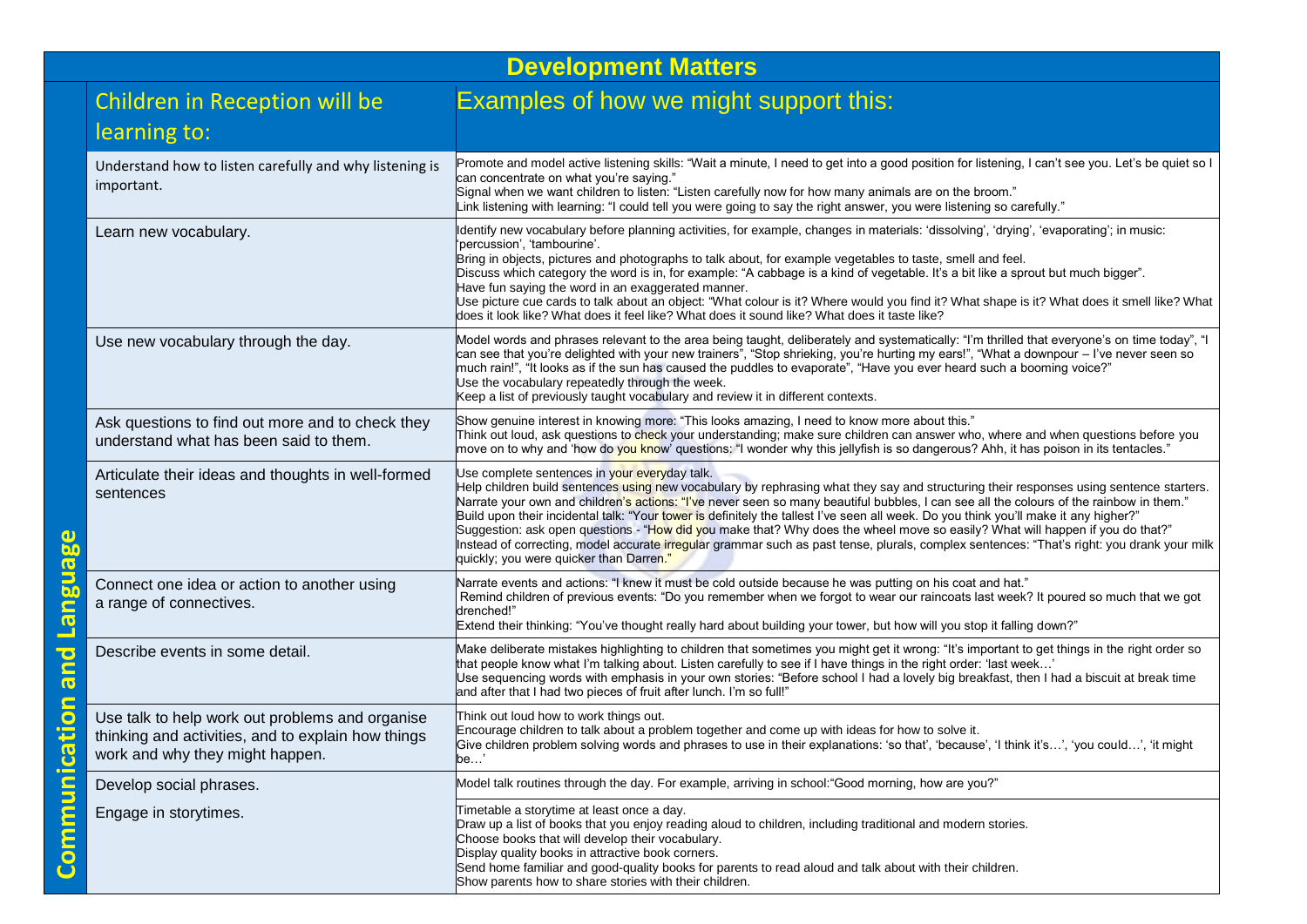| Listen to and talk about stories to build familiarity<br>and understanding.                                                                   | Read and re-read selected stories. Show enjoyment of the story using your voice and manner to make the meaning clear.<br>Use different voices for the narrator and each character.<br>Make asides, commenting on what is happening in a story: "That looks dangerous - I'm sure they're all going to fall off that broom!"<br>Link events in a story to your own experiences. Talk about the plot and the main problem in the story.<br>Identify the main characters in the story, and talk about their feelings, actions and motives.<br>Take on different roles in imaginative play, to interact and negotiate with people in longer conversations.<br>Practise possible conversations between characters    |
|-----------------------------------------------------------------------------------------------------------------------------------------------|----------------------------------------------------------------------------------------------------------------------------------------------------------------------------------------------------------------------------------------------------------------------------------------------------------------------------------------------------------------------------------------------------------------------------------------------------------------------------------------------------------------------------------------------------------------------------------------------------------------------------------------------------------------------------------------------------------------|
| Retell the story, once they have developed a deep<br>familiarity with the text, some as exact repetition<br>and some in their own words.      | Make familiar books available for children to share at school and at home.<br>Make time for children to tell each other stories they have heard, or to visitors.                                                                                                                                                                                                                                                                                                                                                                                                                                                                                                                                               |
| Use new vocabulary in different contexts.                                                                                                     | Have fun with phrases from the story through the day: "I searched for a pencil, but no pencil could be found."<br>Explain new vocabulary in the context of story, rather than in word lists                                                                                                                                                                                                                                                                                                                                                                                                                                                                                                                    |
| Listen carefully to rhymes and songs,<br>paying attention to how they sound.                                                                  | Show your enjoyment of poems using your voice and manner to give emphasis to carefully chosen words and phrases.<br>Model noticing how some words sound: "That poem was about a frog on a log; those words sound a bit the same at the end don't they?<br>They rhyme."<br>In poems and rhymes with very regular rhythm patterns, pause before the rhyming word to allow children to join in or predict the word<br>coming next.<br>Encourage children to have fun with rhyme, even if their suggestions don't make complete sense.<br>Choose a few interesting longer words from the poem, rhyme or song and clap out their beat structure, helping children to join in with the<br>correct number of 'claps'. |
| Learn rhymes, poems and songs.                                                                                                                | Select traditional and contemporary poems and rhymes to read aloud to children.<br>Help children to join in with refrains and learn some verses by heart using call and response.<br>When singing songs by heart, talk about words in repeated phrases from within a refrain or verse so that word boundaries are noticed and<br>not blurred: "Listen carefully, what words can you hear? Oncesuppona time: once - upon - a - time."                                                                                                                                                                                                                                                                           |
| Engage in non-fiction books.                                                                                                                  | Read aloud books to children that will extend their knowledge of the world and illustrate a current topic.<br>Select books containing photographs and pictures, for example, places in different weather conditions and seasons                                                                                                                                                                                                                                                                                                                                                                                                                                                                                |
| Listen to and talk about selected non-fiction to<br>develop a deep familiarity with new knowledge<br>and vocabulary.                          | Re-read some books so children learn the language necessary to talk about what is happening in each illustration and relate it to their own<br>llives.<br>Make the books available for children to share at school and at home.                                                                                                                                                                                                                                                                                                                                                                                                                                                                                |
| Read individual letters by saying the sounds<br>for them.                                                                                     | Help children to read the sounds speedily. This will make sound-blending easier.<br><b>ENT IND</b>                                                                                                                                                                                                                                                                                                                                                                                                                                                                                                                                                                                                             |
| Blend sounds into words, so that they can read<br>short words made up of known letter-sound<br>correspondences.                               | Ask children to work out the word you say in sounds: for example, h-a-t > hat; sh-o-p > shop.<br>Show how to say sounds for the letters from left to right and blend them, for example, big, stamp.                                                                                                                                                                                                                                                                                                                                                                                                                                                                                                            |
| Read some letter groups that each represent one<br>sound and say sounds for them.                                                             | Help children to become familiar with letter groups, such as 'th', 'sh', 'ch', 'ee' 'or' 'igh'.<br>Provide opportunities for children to read words containing familiar letter groups: 'that', 'shop', 'chin', 'feet', 'storm', 'night'.<br>Listen to children read some longer words made up of letter-sound correspondences they know: 'rabbit', 'himself', 'jumping'.                                                                                                                                                                                                                                                                                                                                       |
| Read a few common exception words matched<br>to the school's phonic programme.                                                                | Note correspondences between letters and sounds that are unusual or that they have not yet been taught, such as 'do', 'said', 'were'.                                                                                                                                                                                                                                                                                                                                                                                                                                                                                                                                                                          |
| Read simple phrases and sentences made up of<br>words with known letter-sound correspondences<br>and, where necessary, a few exception words. | Listen to children read aloud, ensuring books are consistent with their developing phonic knowledge.<br>Do not include words that include letter-sound correspondences that children cannot yet read, or exception words that have not been<br>taught.<br>Children should not be required to use other strategies to work out words.                                                                                                                                                                                                                                                                                                                                                                           |

**Literacy**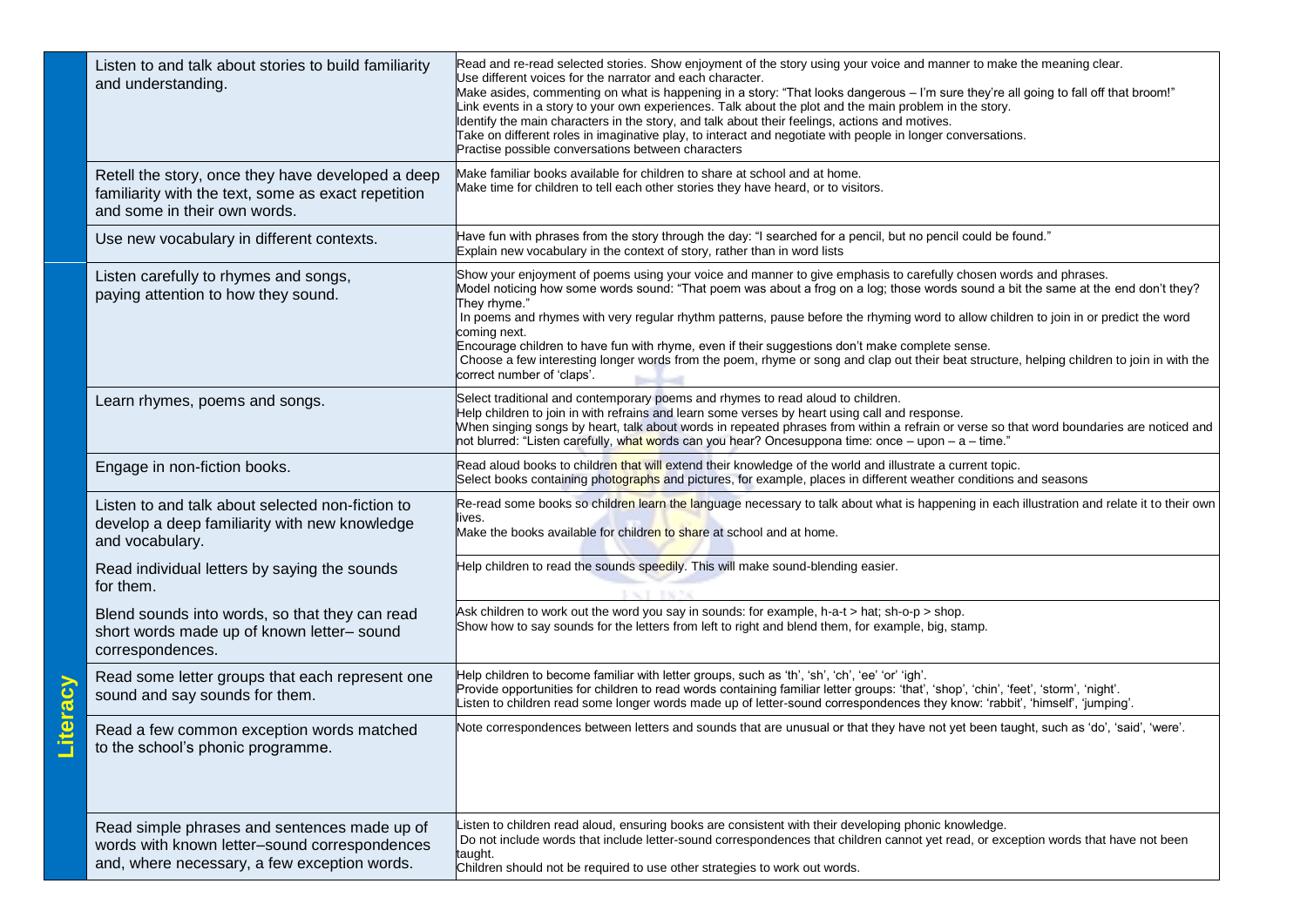| Re-read these books to build up their confidence in<br>word reading, their fluency and their understanding<br>and enjoyment.                                                                                                | Make the books available for children to share at school and at home.<br>Avoid asking children to read books at home they cannot yet read.                                                                                                                                                                                                                                                                                                                                                                                                                                                                                                                                                                                                                                                                                                                                                                                                                                                                                                                                                                                                                                                                                                                                                                                                                                                                                                                                                                                                                                                                     |
|-----------------------------------------------------------------------------------------------------------------------------------------------------------------------------------------------------------------------------|----------------------------------------------------------------------------------------------------------------------------------------------------------------------------------------------------------------------------------------------------------------------------------------------------------------------------------------------------------------------------------------------------------------------------------------------------------------------------------------------------------------------------------------------------------------------------------------------------------------------------------------------------------------------------------------------------------------------------------------------------------------------------------------------------------------------------------------------------------------------------------------------------------------------------------------------------------------------------------------------------------------------------------------------------------------------------------------------------------------------------------------------------------------------------------------------------------------------------------------------------------------------------------------------------------------------------------------------------------------------------------------------------------------------------------------------------------------------------------------------------------------------------------------------------------------------------------------------------------------|
| Form lower-case and capital letters correctly.                                                                                                                                                                              | Teach formation as they learn the sounds for each letter using a memorable phrase, encouraging an effective pen grip.<br>When forming letters, the starting point and direction are more important at this stage than the size or position of the letter on a line.                                                                                                                                                                                                                                                                                                                                                                                                                                                                                                                                                                                                                                                                                                                                                                                                                                                                                                                                                                                                                                                                                                                                                                                                                                                                                                                                            |
| Spell words by identifying the sounds and then<br>writing the sound with letter/s.                                                                                                                                          | Show children how to touch each finger as they say each sound.<br>For exception words such as 'the' and 'said', help children identify the sound that is tricky to spell.                                                                                                                                                                                                                                                                                                                                                                                                                                                                                                                                                                                                                                                                                                                                                                                                                                                                                                                                                                                                                                                                                                                                                                                                                                                                                                                                                                                                                                      |
| Write short sentences with words with known<br>sound-letter correspondences using a capital letter<br>and full stop.                                                                                                        | Support children to form the complete sentence orally before writing.<br>Help children memorise the sentence before writing by repeatedly saying it aloud.<br>Only ask children to write sentences when they have sufficient knowledge of letter-sound correspondences. Dictate sentences to ensure<br>they contain only the taught sound-letter correspondences                                                                                                                                                                                                                                                                                                                                                                                                                                                                                                                                                                                                                                                                                                                                                                                                                                                                                                                                                                                                                                                                                                                                                                                                                                               |
| Re-read what they have written to check that<br>it makes sense.                                                                                                                                                             | Model how you read and re-read your own writing to check it makes sense.                                                                                                                                                                                                                                                                                                                                                                                                                                                                                                                                                                                                                                                                                                                                                                                                                                                                                                                                                                                                                                                                                                                                                                                                                                                                                                                                                                                                                                                                                                                                       |
| Develop their small motor skills so that they can<br>use a range of tools competently, safely and<br>confidently. Suggested tools: pencils for drawing<br>and writing, paintbrushes, scissors, knives, forks<br>and spoons. | Before teaching children the correct pencil grip and posture for writing, or how to use a knife and fork and cut with scissors, check: • that<br>children have developed their upper arm and shoulder strength sufficiently: they do not need to move their shoulders as they move their<br>hands and fingers • that they can move and rotate their lower arms and wrists independently<br>Help children to develop the core strength and stability they need to support their small motor skills. Encourage and model tummy-<br>crawling, crawling on all fours, climbing, pulling themselves up on a rope and hanging on monkey bars.<br>Offer children activities to develop and further refine their small motor skills. Suggestions: threading and sewing, woodwork, pouring,<br>stirring, dancing with scarves, using spray bottles, dressing and undressing dolls, planting and caring for plants, playing with small world<br>toys, and making models with junk materials, construction kits and malleable materials like clay.<br>Regularly review the equipment for children to develop their small motor skills. Is it appropriate for the different levels of skill and<br>confidence of children in the class? Is it challenging for the most dexterous children?<br>Continuously check how children are holding pencils for writing, scissors and knives and forks. Offer regular, gentle encouragement and<br>feedback. With regular practice, the physical skills children need to eat with a knife and fork and develop an efficient handwriting style will<br>become increasingly automatic. |
| Develop the foundations of a handwriting style<br>which is fast, accurate and efficient.                                                                                                                                    | Encourage children to draw freely. Engage children in structured activities: guide them in what to draw, write or copy.<br>Teach and model correct letter formation.<br>Continuously check the process of children's handwriting (pencil grip and letter formation, including directionality).<br>Provide extra help and guidance when needed. Plan for regular repetition so that correct letter formation becomes automatic, efficient and<br>fluent over time.<br><b>JACK 1870</b>                                                                                                                                                                                                                                                                                                                                                                                                                                                                                                                                                                                                                                                                                                                                                                                                                                                                                                                                                                                                                                                                                                                          |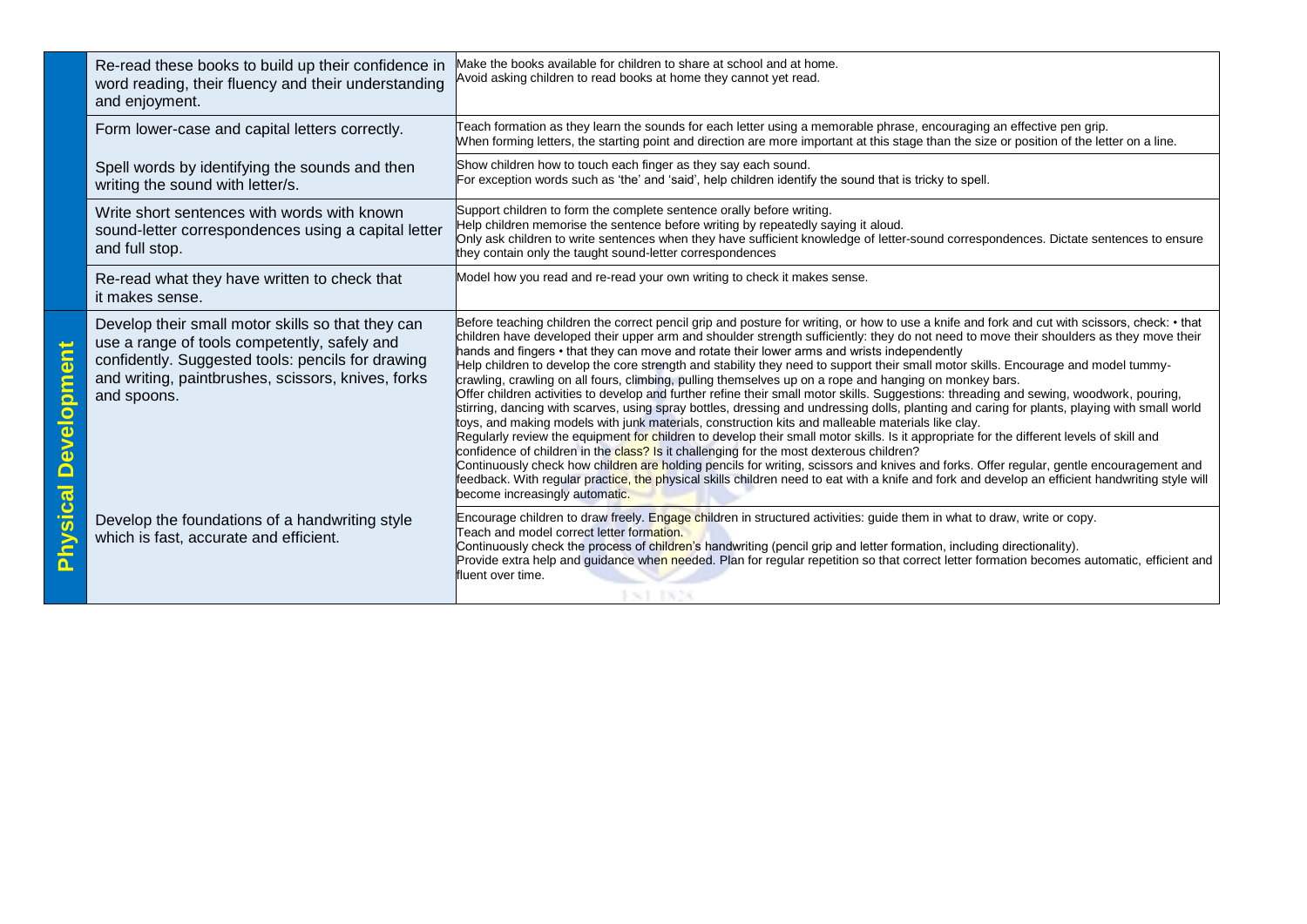# **National Curriculum – English**

### **Purpose of study**

English has a pre-eminent place in education and in society. A high-quality education in English will teach pupils to speak and write fluently so that they can communicate their ideas and emotions to others, and through their reading and listening, others can communicate with them. Through reading in particular, pupils have a chance to develop culturally, emotionally, intellectually, socially and spiritually. Literature, especially, plays a key role in such development. Reading also enables pupils both to acquire knowledge and to build on what they already know. All the skills of language are essential to participating fully as a member of society.

### **Aims**

The overarching aim for English in the national curriculum is to promote high standards of language and literacy by equipping pupils with a strong command of the spoken and written language, and to develop their love of literature through widespread reading for enjoyment. The national curriculum for English aims to ensure that all pupils:

- read easily, fluently and with good understanding
- develop the habit of reading widely and often, for both pleasure and information
- acquire a wide vocabulary, an understanding of grammar and knowledge of linguistic conventions for reading, writing and spoken language
- appreciate our rich and varied literary heritage
- write clearly, accurately and coherently, adapting their language and style in and for a range of contexts, purposes and audiences
- use discussion in order to learn; they should be able to elaborate and explain clearly their understanding and ideas
- are competent in the arts of speaking and listening, making formal presentations, demonstrating to others and participating in debate

### **National Curriculum - Year 1**

During Year 1, teachers should build on work from the 'Early Years Foundation Stage', making sure that pupils can sound and blend unfamiliar printed words quickly and accurately using the phonic knowledge and skills that they have already learnt. Teachers should also ensure that pupils continue to learn new grapheme-phoneme correspondences (GPCs) and revise and consolidate those learnt earlier.

The understanding that the letter(s) on the page represent the sounds in spoken words should underpin pupils' reading and spelling of all words. This includes common words containing unusual GPCs.

Alongside this knowledge of GPCs, pupils need to develop the skill of blending the sounds into words for reading and establish the habit of applying this skill whenever they encounter new words.

This will be supported by practice in reading books consistent with their developing phonic knowledge and skill and their knowledge of common exception words. At the same time, they will need to hear, share and discuss a wide range of high-quality books to develop a love of reading and broaden their vocabulary.

Pupils should be helped to read words without overt sounding and blending after a few encounters.

Pupils' writing during year 1 will generally develop at a slower pace than their reading. This is because they need to encode the sounds they hear in words (spelling skills), develop the physical skill needed for handwriting, and learn how to organise their ideas in writing.

Teachers should ensure that their teaching develops pupils' oral vocabulary as well as their ability to understand and use a variety of grammatical structures, giving particular support to pupils whose oral language skills are insufficiently developed.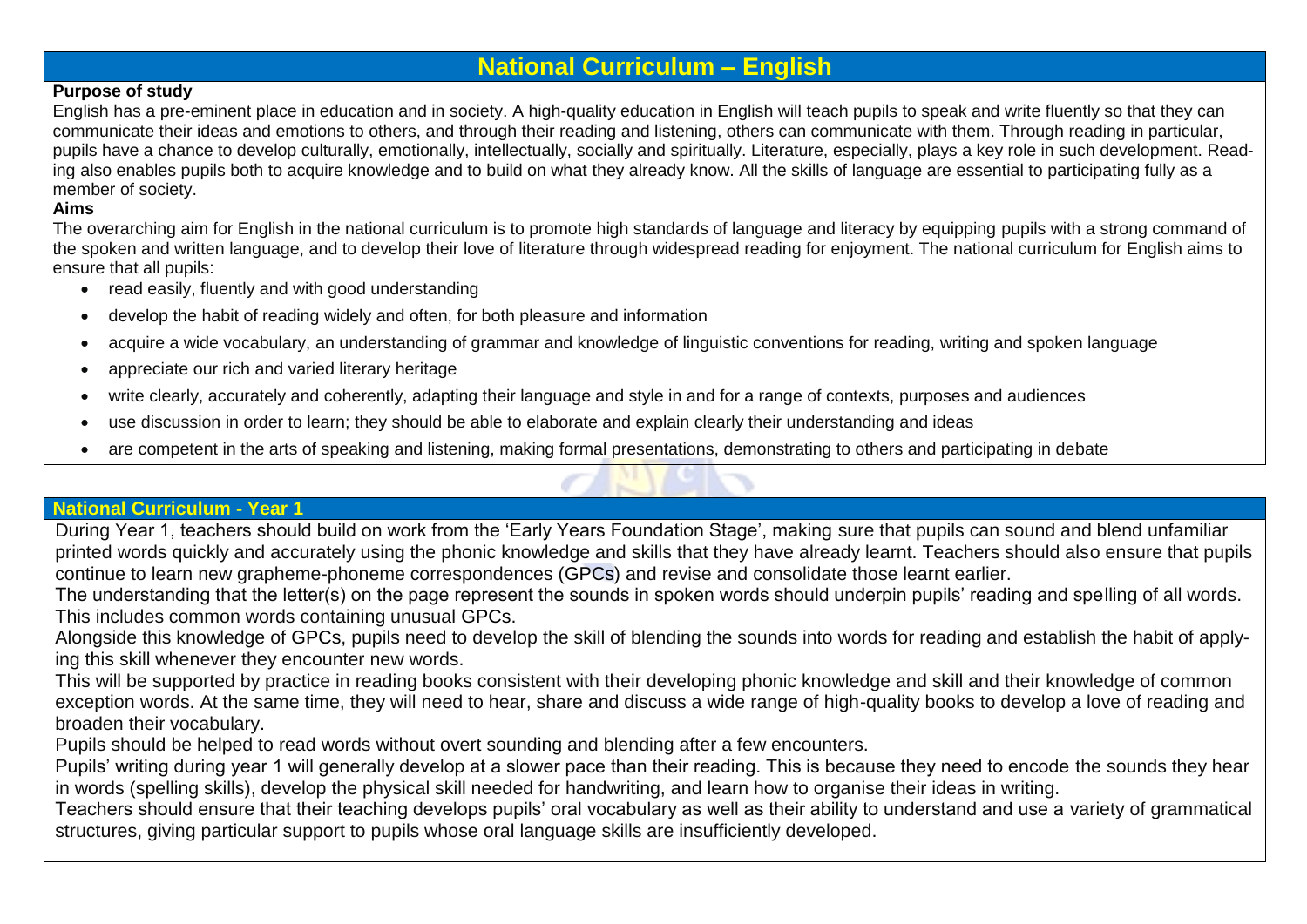|                              | <b>Autumn 1</b>                                                                                                                                                                       | <b>Autumn 2</b>                                                                                                                                                                                                                                                                     | <b>Spring 1</b>                                                                                                                                                                                                                                                                     | <b>Spring 2</b>                                                                                                                                                                                                                                    | <b>Summer 1</b>                                                                                                                                                                                        | <b>Summer 2</b>                                                                                                                                                                                                                                      |
|------------------------------|---------------------------------------------------------------------------------------------------------------------------------------------------------------------------------------|-------------------------------------------------------------------------------------------------------------------------------------------------------------------------------------------------------------------------------------------------------------------------------------|-------------------------------------------------------------------------------------------------------------------------------------------------------------------------------------------------------------------------------------------------------------------------------------|----------------------------------------------------------------------------------------------------------------------------------------------------------------------------------------------------------------------------------------------------|--------------------------------------------------------------------------------------------------------------------------------------------------------------------------------------------------------|------------------------------------------------------------------------------------------------------------------------------------------------------------------------------------------------------------------------------------------------------|
| ear<br>$\blacktriangleright$ | - Say out loud what<br>they are going to<br>write about<br>- Compose a sentence<br>orally before writing it<br>- Sequence sentences<br>to form short<br>narratives                    | - Say out loud what<br>they are going to<br>write about<br><b>Compose sentences</b><br>orally before writing<br>them down<br>- Re-read what they<br>have written to check<br>that it makes sense<br><b>Discuss what they</b><br>have written with the<br>teacher or other<br>pupils | - Compose a sentence<br>orally before writing it<br>- Sequence sentences<br>to form short<br>narratives<br>- Re-read what they<br>have written to check<br>that it makes sense<br>- Read aloud their<br>writing clearly enough<br>to be heard by their<br>peers and the<br>teacher. | Say out loud what they<br>are going to write about<br>Sequence sentences to<br>form short narratives<br>Re-read what they<br>have written to check<br>that it makes sense<br>Discuss what they have<br>written with the teacher<br>or other pupils | - Say out loud what<br>they are going to<br>write about<br>- Compose a sentence<br>orally before writing it<br>- Discuss what they<br>have written with the<br>teacher or other<br>pupils              | - Sequence sentences<br>to form short<br>narratives<br>- Re-read what they<br>have written to check<br>that it makes sense<br>- Make improvements<br>through guidance<br>from the teacher<br>and respond to<br>teacher marking.                      |
|                              | Story writing - retelling<br>- Begin to set the<br>scene in the opening<br>- Events flow in a<br>logical order<br>- Some basic<br>description being<br>used - character or<br>setting | Letter<br>- Know the structure of<br>a letter, starting with<br>'Dear-<br>- Sign off at the end<br>- Write events in<br>chronological order                                                                                                                                         | <b>Stories with repeating</b><br>patterns<br>- Begin to use simple<br>adjectives for<br>description<br>- Repeated<br>sequence/pattern -<br>phrases or sayings                                                                                                                       | Instructions<br>- Put each instruction on<br>a new line.<br>Show more of an<br>understanding of<br>chronological order<br>- Use time conjunctions<br>to sequence events<br>Begin to use noun<br>phrases with<br>adjectives for extra<br>detail     | Recount<br>- Begin to sequence<br>events in time order<br>- Have a clear<br>introduction using one<br>or 2 of the '5W'<br>questions<br>- Understand the need<br>for a caption with a<br>drawing/ photo | Letter<br>- To organise<br>information by a<br>sequence of time or<br>subject<br>-Use the structure of a<br>letter<br>- Include an opening<br>paragraph to explain<br>why they are writing to<br>you<br>- Use basic<br>conjunctions to<br>link ideas |

Blue objectives - National Curriculum Objectives / Black objectives - Objectives specific to each genre.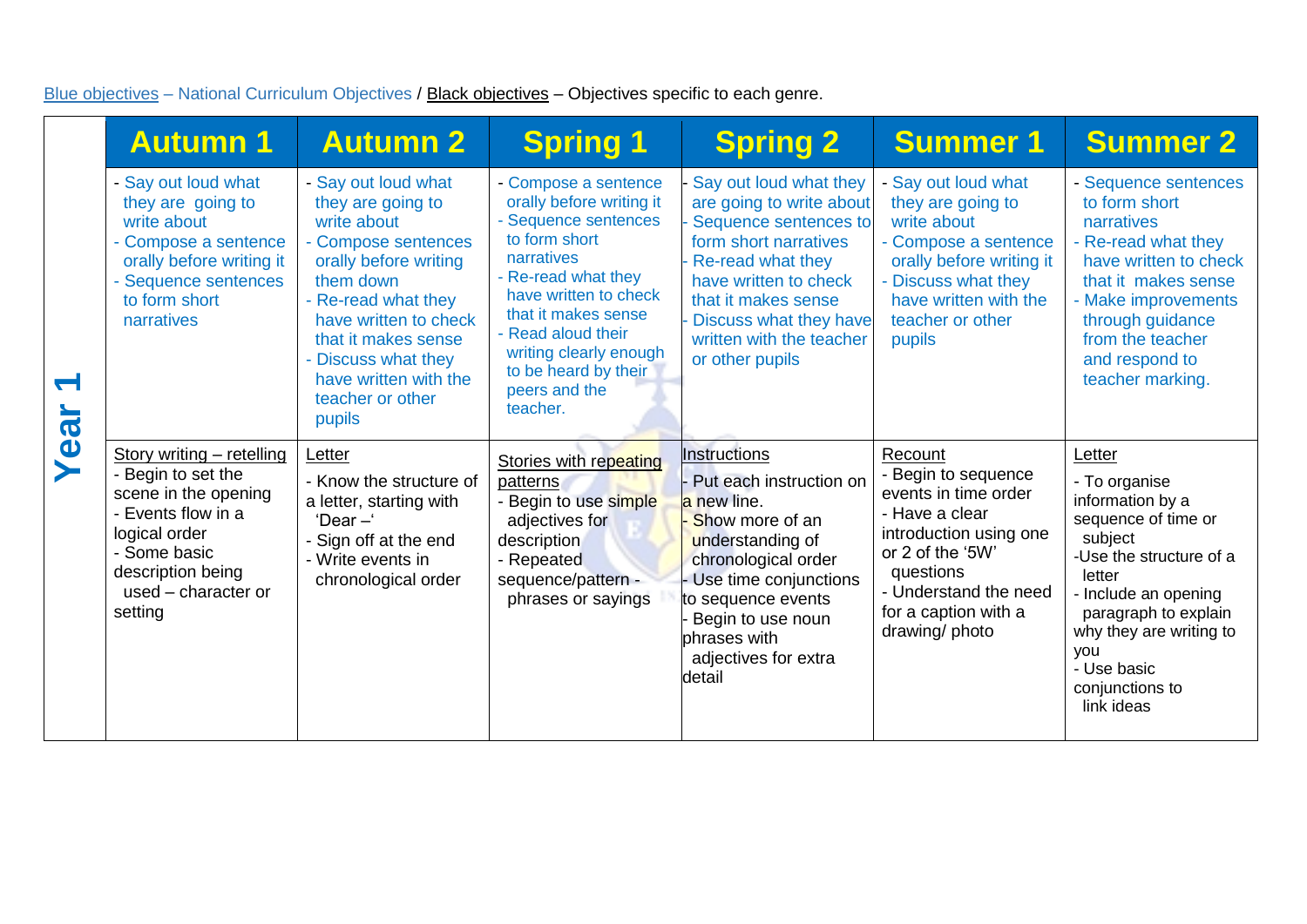|                    | Instructions<br>- Opening sentence to<br>explain what the<br>instructions are<br>for<br>Begin to use time<br>conjunctions to<br>sequence events<br>- Begin to write events<br>in chronological order<br>- Put each instruction<br>on a new line | Recount<br>- Brief story opening to<br>set the scene<br>- Plan the events in a<br>basic story outline -<br>beg, middle, end<br>- Describe a character<br>- Use expanded noun<br>phrases | Poetry<br>- Listen and respond<br>appropriately to<br>adults and their peers<br>- Ask relevant<br>questions to extend<br>their understanding<br>and knowledge<br>- Use relevant<br>strategies to build up<br>their vocabulary<br>- Participate in<br>discussions,<br>presentations, role<br>play and<br>performances. | <b>Story writing</b><br>Basic outline of<br>beginning, middle and<br>end<br>Events flow in a logical<br>order<br>Brief description for the<br>character and setting                                                 | Poetry<br>- Understand and<br>begin to use<br>alliteration<br>- Use simple<br>adjectives for<br>descriptive effect.<br>- Participate in<br>discussions,<br>presentations,<br>performances and role<br>play.<br>- Start to use a greater<br>range of vocabulary | Story writing<br>- Story opening to set<br>the scene<br>- Plan the events in a<br>story outline $-$<br>beg/middle/end<br>- Describe a character<br>and the setting in more<br>detail - expanded<br>noun phrases. |
|--------------------|-------------------------------------------------------------------------------------------------------------------------------------------------------------------------------------------------------------------------------------------------|-----------------------------------------------------------------------------------------------------------------------------------------------------------------------------------------|-----------------------------------------------------------------------------------------------------------------------------------------------------------------------------------------------------------------------------------------------------------------------------------------------------------------------|---------------------------------------------------------------------------------------------------------------------------------------------------------------------------------------------------------------------|----------------------------------------------------------------------------------------------------------------------------------------------------------------------------------------------------------------------------------------------------------------|------------------------------------------------------------------------------------------------------------------------------------------------------------------------------------------------------------------|
| PoR<br>Book        | <b>Ruby's Worry</b>                                                                                                                                                                                                                             | <b>The Last Wolf</b>                                                                                                                                                                    | How to find gold                                                                                                                                                                                                                                                                                                      | <b>Beegu</b>                                                                                                                                                                                                        | <b>The Dark</b>                                                                                                                                                                                                                                                | <b>Patten's Pumpkin</b>                                                                                                                                                                                          |
|                    | - Leave spaces<br>between words<br>- Use a capital letter<br>for names of people,<br>places, the days of the<br>week, and the<br>personal pronoun 'l'                                                                                           | - Punctuate sentences<br>using a capital letter<br>and a full stop                                                                                                                      | - Join words & join<br>clauses using 'and '                                                                                                                                                                                                                                                                           | <b>Punctuate sentences</b><br>using a capital letter and<br>a full stop<br>Develop an<br>understanding of<br>question marks                                                                                         | - Use a capital letter<br>for names of people,<br>places, the days of the<br>week, and the<br>personal pronoun 'l'                                                                                                                                             | - Develop an<br>understanding of<br>exclamation marks<br>- Join words & join<br>clauses using 'and '                                                                                                             |
| objectives<br>VPaG | - Combine words to<br>make sentences<br>- Sequence sentences<br>to form short<br>narratives<br>- Understand and use<br>capital letters correctly<br>and use correct letter<br>formation                                                         | - Sequence sentences<br>to form short<br>narratives<br>- Understand, identify<br>and use the words<br>'singular' and 'plural'<br>correctly                                              | - Use and understand<br>regular plural noun<br>suffixes $-s$ or $-es$<br>[for example, dog,<br>dogs; wish, wishes],<br>include knowledge of<br>the effects of these<br>suffixes on the<br>meaning of the noun                                                                                                         | Use and understand<br>suffixes that can be<br>added to verbs where no<br>change is needed in<br>the spelling of root words<br>(e.g. helping, helped,<br>helper)<br>- Sequence sentences<br>to form short narratives | - Know how the prefix<br>un-changes the<br>meaning of verbs and<br>adjectives [negation,<br>for example, unkind,<br>undoing: untie]                                                                                                                            | - Sequence sentences<br>to form short<br>narratives<br>- Understand, identify<br>and use the words<br>'singular' and 'plural'<br>correctly                                                                       |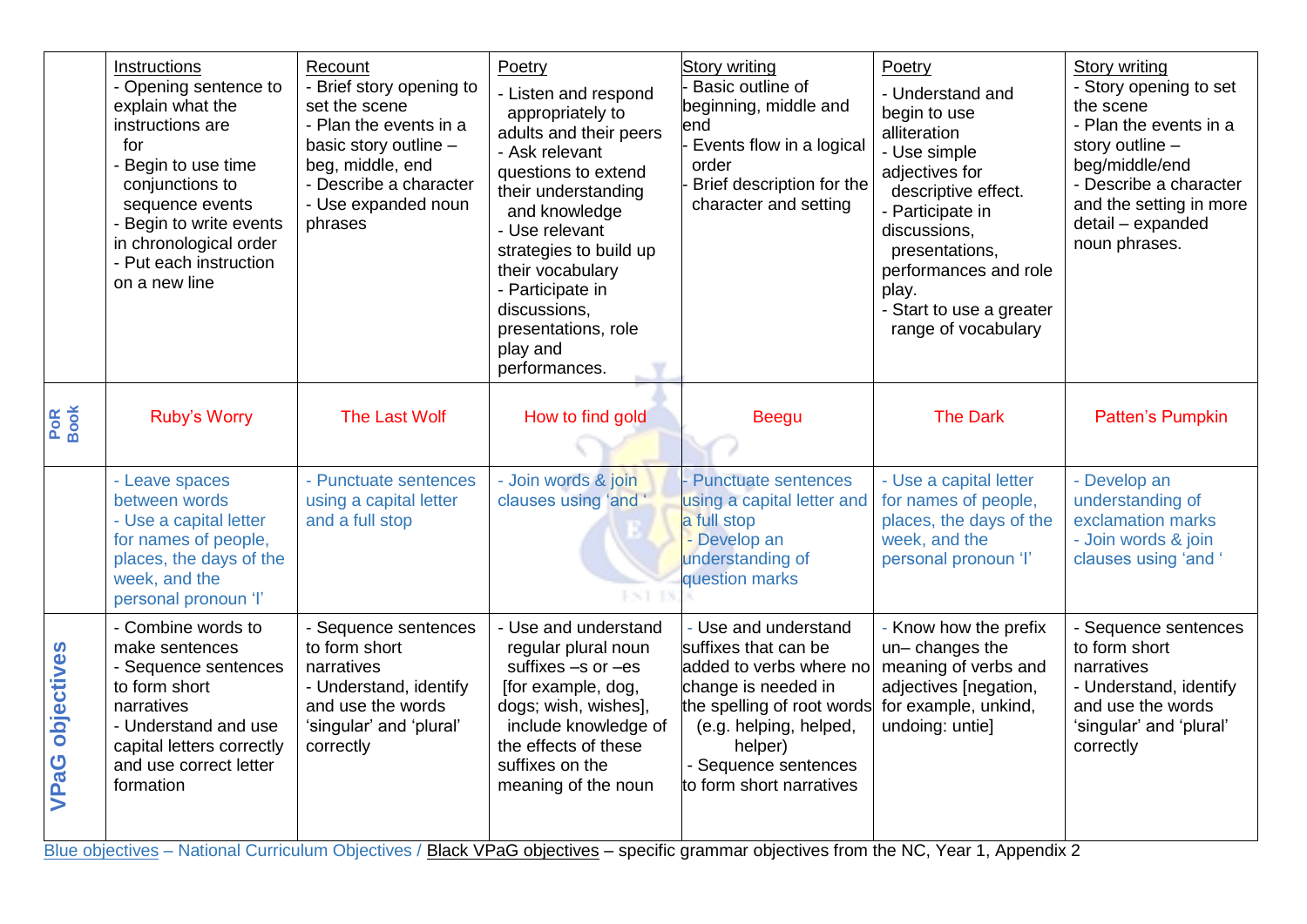#### **National Curriculum - Year 2**

By the beginning of year 2, pupils should be able to read all common graphemes. They should be able to read unfamiliar words containing these graphemes, accurately and without undue hesitation, by sounding them out in books that are matched closely to each pupil's level of word-reading knowledge. They should also be able to read many common words containing GPCs taught so far [for example, shout, hand, stop, or dream], without needing to blend the sounds out loud first. Pupils' reading of common exception words [for example, you, could, many, or people], should be secure. Pupils will increase their fluency by being able to read these words easily and automatically. Finally, pupils should be able to retell some familiar stories

During year 2, teachers should continue to focus on establishing pupils' accurate and speedy word-reading skills. They should also make sure that pupils listen to and discuss a wide range of stories, poems, plays and information books; this should include whole books. The sooner that pupils can read well and do so frequently, the sooner they will be able to increase their vocabulary, comprehension and their knowledge across the wider curriculum.

In writing, pupils at the beginning of year 2 should be able to compose individual sentences orally and then write them down. They should be able to spell many of the words covered in year 1 correctly. Finally, they should be able to form individual letters correctly, establishing good handwriting habits from the beginning.

Pupils' motor skills also need to be sufficiently advanced for them to write down ideas that they may be able to compose orally. In addition, writing is intrinsically harder than reading: pupils are likely to be able to read and understand more complex writing (in terms of its vocabulary and structure) than they are capable of producing themselves.

|                                                                   | <b>Autumn 1</b>                                                                                                                                                                                                                                                                                                               | <b>Autumn 2</b>                                                                                                                                                                                                                                     | <b>Spring 1</b>                                                                                                                                                                                                                                   | <b>Spring 2</b>                                                                                                                                                                                           | <b>Summer 1</b>                                                                                                                                                                              | <b>Summer 2</b>                                                                                                                                                                                                                                  |
|-------------------------------------------------------------------|-------------------------------------------------------------------------------------------------------------------------------------------------------------------------------------------------------------------------------------------------------------------------------------------------------------------------------|-----------------------------------------------------------------------------------------------------------------------------------------------------------------------------------------------------------------------------------------------------|---------------------------------------------------------------------------------------------------------------------------------------------------------------------------------------------------------------------------------------------------|-----------------------------------------------------------------------------------------------------------------------------------------------------------------------------------------------------------|----------------------------------------------------------------------------------------------------------------------------------------------------------------------------------------------|--------------------------------------------------------------------------------------------------------------------------------------------------------------------------------------------------------------------------------------------------|
| $\boldsymbol{\mathsf{N}}$<br><b>Jree</b><br>$\blacktriangleright$ | - Write about real<br>events<br>- Write for different<br>purposes<br>- Plan or say out loud<br>what they are going<br>to write about (think it,<br>say it, say it again,<br>write it & check it)<br>- Encapsulate what<br>they want to say,<br>sentence by sentence<br>- Respond regularly to<br>teacher marking<br>/feedback | Write about real<br>events<br>- Write down ideas<br>and/or key words,<br>including new<br>vocabulary<br>- Evaluate their writing<br>with the teacher and<br>other pupils, reading<br>aloud what they have<br>written with<br>appropriate intonation | Write for different<br>purposes<br>- Encapsulate what<br>they want to say,<br>sentence by sentence,<br>proof-reading to<br>check for errors in<br>spelling, grammar<br>and punctuation<br>- Re-read to check that<br>their writing makes<br>sense | - Write about real events<br>- Write down ideas<br>and/or key words,<br>including new<br>vocabulary<br>Re-read to check that<br>their writing makes<br>sense<br>Make the meaning<br>clear to the audience | - Write for different<br>purposes<br>- Edit sections of their<br>writing to improve,<br>apply skills and move<br>forward<br>- Evaluate their writing<br>with the teacher and<br>other pupils | - Write about real<br>events<br>- Write poetry<br>- Encapsulate what<br>they want to say,<br>sentence by sentence<br>- Re-read to check that<br>their writing makes<br>sense<br>- Evaluate their writing<br>with the teacher and<br>other pupils |

Blue objectives – National Curriculum Objectives / Black objectives – Objectives specific to each genre.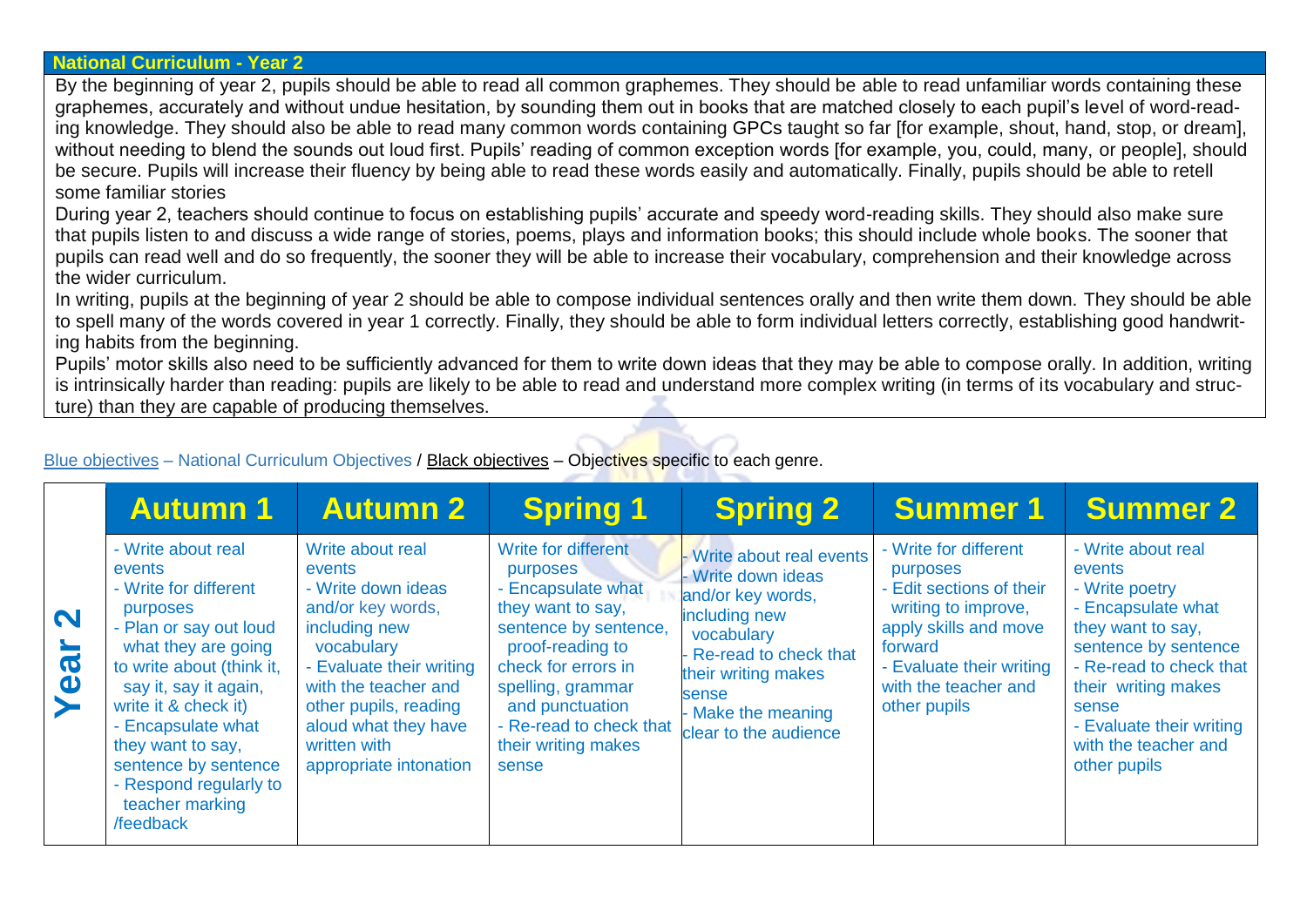|                     | Story writing - retelling<br>- Include a short<br>opening to set the<br>scene<br>- Basic structure of<br>beg, middle, end<br>- Include description<br>- Use a few openers to<br>show changes in place<br>or time | Instructions<br>- Brief opening<br>sentence explaining<br>what the instructions<br>are for<br>- Number each<br>instruction and put on<br>a new line<br>- Use chronological<br>order and time<br>conjunctions to<br>sequence each item                                               | Letter writing<br>- Know how to start<br>and end a letter<br>correctly<br>- Introductory<br>paragraph to explain<br>why you are writing<br>- Begin to organise<br>information into<br>ordered paragraphs<br>with a time or<br>sequence<br>- Begin to use<br>coordinating and<br>subordinating<br>conjunctions to link<br>ideas together | Instructions<br>Include an opening<br>description of what the<br>instructions are for<br>Know how to set out<br>instructions correctly<br>Use some noun<br>phrases with adjectives<br>for extra detail<br>Show understanding of<br>imperative verbs | <b>Story writing</b><br>- Time conjunctions to<br>order events<br>- Use a range of<br>coordinating and<br>subordinating<br>conjunctions to link<br>ideas<br>- Begin to use<br>exclamatory<br>sentences                                                                                                                                              | Poetry<br>- Give well-structured<br>descriptions,<br>explanations and<br>narratives for<br>different purposes,<br>including for<br>expressing feelings<br>- Use alliteration and<br>descriptive adjectives<br>for effect<br>- Continue to build up<br>a repertoire of poems<br>learnt by heart, and<br>recite some with<br>appropriate intonation. |
|---------------------|------------------------------------------------------------------------------------------------------------------------------------------------------------------------------------------------------------------|-------------------------------------------------------------------------------------------------------------------------------------------------------------------------------------------------------------------------------------------------------------------------------------|-----------------------------------------------------------------------------------------------------------------------------------------------------------------------------------------------------------------------------------------------------------------------------------------------------------------------------------------|-----------------------------------------------------------------------------------------------------------------------------------------------------------------------------------------------------------------------------------------------------|-----------------------------------------------------------------------------------------------------------------------------------------------------------------------------------------------------------------------------------------------------------------------------------------------------------------------------------------------------|----------------------------------------------------------------------------------------------------------------------------------------------------------------------------------------------------------------------------------------------------------------------------------------------------------------------------------------------------|
|                     |                                                                                                                                                                                                                  | Recounts<br>- Include a clear<br>introduction using a<br>range of the 5W<br>questions<br>- Include a caption and<br>drawing<br>- Use a more formal<br>tone with some<br>personal thoughts<br>and feelings<br>- Write down ideas<br>and/or key words,<br>including new<br>vocabulary | <b>Story writing</b><br>- Opening section to<br>set the scene using<br>the 5W questions<br>- Expanded noun<br>phrases to add detail<br>and description<br>- Time conjunctions to<br>order events<br>- Use some<br>conjunctions to link<br>ideas                                                                                         | Letter writing<br>Understand how a<br>letter is set out<br>Use some paragraphs<br>of sequenced<br>information with time<br>conjunctions<br>Use a range of<br>conjunctions to link ideas<br>together                                                 | Recount<br>- Know how a recount<br>is set out, with a title<br>and clear introduction<br>- Ensure you use first<br>person and past tense<br>throughout<br>- Show more<br>independence with<br>time conjunctions and<br>conjunctions to link<br>ideas together<br>- Add a final paragraph<br>explaining your<br>personal thoughts<br>about the event | Story writing<br>- Opening section to<br>set the scene using<br>the 5W questions<br>- Expanded noun<br>phrases to add detail<br>and description<br>- Try to include a<br>question to engage the<br>reader<br>- Use openers to show<br>changes in place or<br>time                                                                                  |
| PoR<br>$\mathbf{B}$ | <b>Secret Sky Garden</b>                                                                                                                                                                                         | Rapunzel                                                                                                                                                                                                                                                                            | <b>Moth</b>                                                                                                                                                                                                                                                                                                                             | If all the world were                                                                                                                                                                                                                               | <b>Rabbit and Bear</b>                                                                                                                                                                                                                                                                                                                              | <b>Anna Hibiscus</b>                                                                                                                                                                                                                                                                                                                               |
| VPaG<br>objecti     | - Use familiar<br>punctuation<br>correctly - full stops,<br>capital letters and<br>question marks                                                                                                                | - Use familiar<br>punctuation correctly -<br>full stops, capital<br>letters, question marks<br>and exclamation                                                                                                                                                                      | - Use commas for lists<br>correctly<br>- Learn how to use<br>sentences in different                                                                                                                                                                                                                                                     | Use apostrophes for<br>contracted forms<br>correctly<br>Learn how to use<br>sentences in different                                                                                                                                                  | - Learn how to use<br>sentences in different<br>forms – statements,<br>questions,                                                                                                                                                                                                                                                                   | - Use apostrophes for<br>singular possession<br>correctly<br>- Use familiar<br>punctuation correctly -                                                                                                                                                                                                                                             |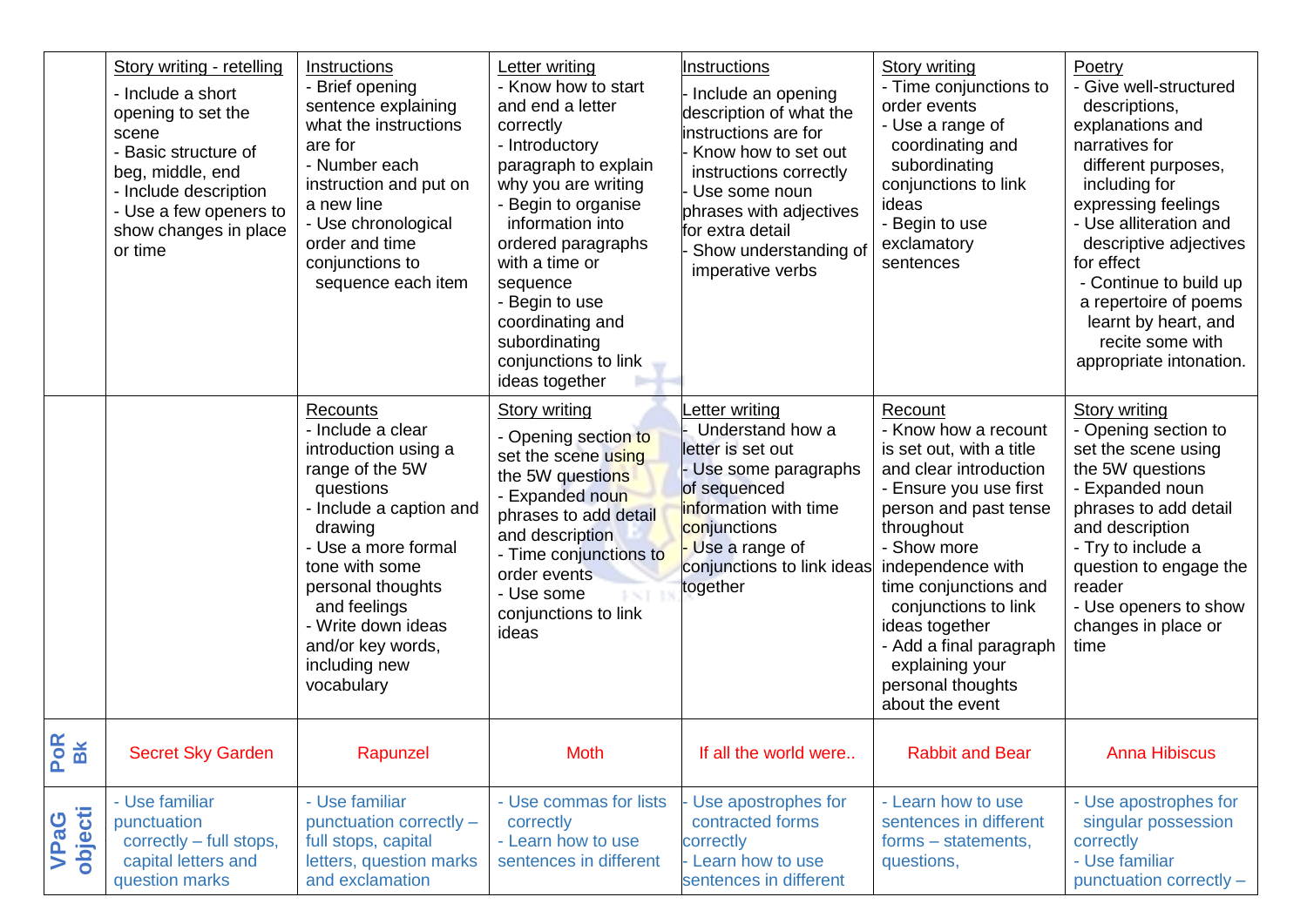| - Learn how to use<br>sentences in different<br>forms – statements<br>and questions                                                                  | marks<br>- Learn how to use<br>sentences in different<br>forms – statements,<br>questions and<br><b>exclamations</b>                                                                             | forms – statements,<br>questions and<br>exclamations                                                                                                                                                                                                                | forms – statements,<br>questions, exclamations<br>and commands                                                                                                                                                                                                                             | exclamations and<br>commands                                                                                                                                                                                                                                                                  | full stops, capital<br>letters, question marks<br>and exclamation<br>marks                                                                                                                                                    |
|------------------------------------------------------------------------------------------------------------------------------------------------------|--------------------------------------------------------------------------------------------------------------------------------------------------------------------------------------------------|---------------------------------------------------------------------------------------------------------------------------------------------------------------------------------------------------------------------------------------------------------------------|--------------------------------------------------------------------------------------------------------------------------------------------------------------------------------------------------------------------------------------------------------------------------------------------|-----------------------------------------------------------------------------------------------------------------------------------------------------------------------------------------------------------------------------------------------------------------------------------------------|-------------------------------------------------------------------------------------------------------------------------------------------------------------------------------------------------------------------------------|
| - Use expanded noun<br>phrases to describe<br>and specify. (eg. the<br>blue butterfly)<br>- Form nouns using<br>suffixes such as $-$<br>$ness, -er.$ | - Use the present and<br>past tenses correctly<br>and consistently.<br>- Form nouns by<br>compounding [for<br>example, whiteboard,<br>superman]<br>- Use the suffixes -er,<br>-est in adjectives | - Use expanded noun<br>phrases to describe<br>and specify.<br>- Begin to use<br>subordination (using<br>when, if, that, or<br>because)<br>- Begin to use co-<br>ordination (using or,<br>and, or but)<br>- Form adjectives<br>using suffixes such as<br>-ful, -less | - Use expanded noun<br>phrases to describe and<br>specify.<br>- Begin to use<br>subordination (using<br>when, if, that, or<br>because)<br>- Begin to use co-<br>ordination (using or,<br>and, or but)<br>- Use the suffix -ly in<br>Standard English to<br>turn adjectives into<br>adverbs | - Use the present and<br>past tenses correctly<br>and consistently<br>- Use the progressive<br>form of verbs in the<br>present and past tense<br>to mark actions in<br>progress [eg. she is<br>drumming, he was<br>shouting<br>* SATs Practice – any<br>SPaG elements that<br>need revisiting | - Use the present and<br>past tenses correctly<br>and consistently,<br>including the<br>progressive form.<br>- Use some<br>subordination (when,<br>if, that, or because)<br>- Use some co-<br>ordination (or, and, or<br>but) |

Blue objectives – National Curriculum Objectives / Black VPaG objectives – specific grammar objectives from the NC, Year 2, Appendix 2

A full list of suffixes can be found in the Year 2 spelling section in English Appendix 1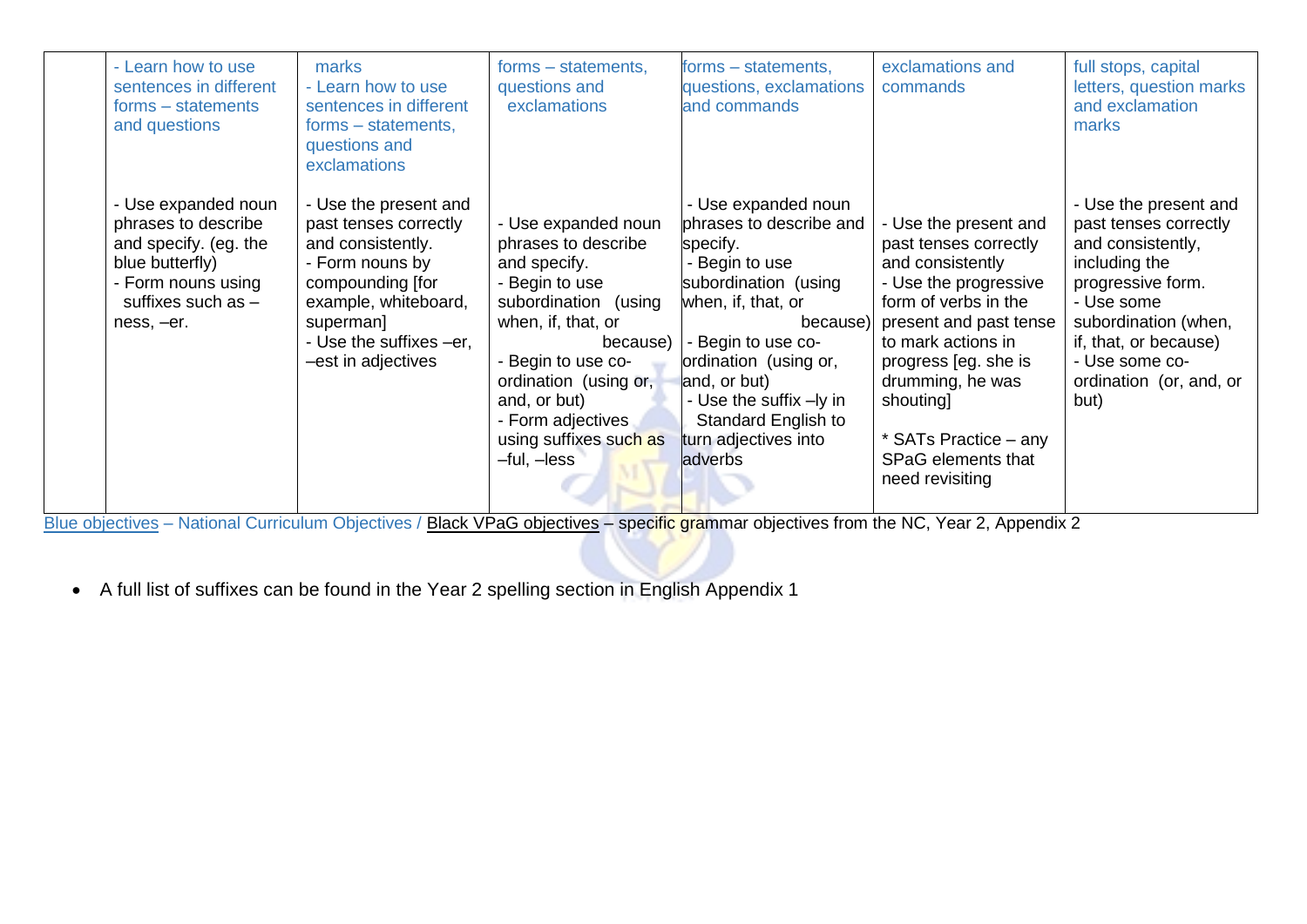# **National Curriculum – Lower Key stage 2 – Year 3 and 4**

By the beginning of Year 3, pupils should be able to read books written at an age-appropriate interest level. They should be able to read them accurately and at a speed that is sufficient for them to focus on understanding what they read rather than on decoding individual words. They should be able to decode most new words outside their spoken vocabulary, making a good approximation to the word's pronunciation. As their decoding skills become increasingly secure, teaching should be directed more towards developing their vocabulary and the breadth and depth of their reading, making sure that they become independent, fluent and enthusiastic readers who read widely and frequently. They should be developing their understanding and enjoyment of stories, poetry, plays and non-fiction, and learning to read silently. They should also be developing their knowledge and skills in reading non-fiction about a wide range of subjects. They should be learning to justify their views about what they have read: with support.

Children should become increasingly independent, with all of the above, by the end of year 4.

In Year 4, teachers should make sure that pupils build on what they have learnt, particularly in terms of the range of their writing and the more varied grammar, vocabulary and narrative structures from which they can draw to express their ideas. Pupils should be beginning to understand how writing can be different from speech. Joined handwriting should be the norm; pupils should be able to use it fast enough to keep pace with what they want to say.

By Year 4, most pupils will not need further direct teaching of word reading skills: they are able to decode unfamiliar words accurately, and need very few repeated experiences of this before the word is stored in such a way that they can read it without overt sound-blending. They should demonstrate understanding of figurative language, distinguish shades of meaning among related words and use age-appropriate, academic vocabulary.

Pupils should be able to write down their ideas with a reasonable degree of accuracy and with good sentence punctuation. Teachers should therefore be consolidating pupils' writing skills, their vocabulary, their grasp of sentence structure and their knowledge of linguistic terminology. Teaching them to develop as writers involves teaching them to enhance the effectiveness of what they write as well as increasing their competence.

Pupils' spelling of common words should be correct, including common exception words and other words that they have learnt. Pupils should spell words as accurately as possible using their phonic knowledge and other knowledge of spelling, such as morphology and etymology.

|          | <b>Autumn 1</b>                                                                                                                                                                                                                                                                                                           | <b>Autumn 2</b>                                                                                                                                                                                                                                                                                                                 | <b>Spring 1</b>                                                                                                                                                                                                                                                                                                                       | <b>Spring 2</b>                                                                                                                                                                                                                                                                                                                                      | <b>Summer 1</b>                                                                                                                                                                                                                                                                                                                 | <b>Summer 2</b>                                                                                                                                                                                                                                                                                                      |
|----------|---------------------------------------------------------------------------------------------------------------------------------------------------------------------------------------------------------------------------------------------------------------------------------------------------------------------------|---------------------------------------------------------------------------------------------------------------------------------------------------------------------------------------------------------------------------------------------------------------------------------------------------------------------------------|---------------------------------------------------------------------------------------------------------------------------------------------------------------------------------------------------------------------------------------------------------------------------------------------------------------------------------------|------------------------------------------------------------------------------------------------------------------------------------------------------------------------------------------------------------------------------------------------------------------------------------------------------------------------------------------------------|---------------------------------------------------------------------------------------------------------------------------------------------------------------------------------------------------------------------------------------------------------------------------------------------------------------------------------|----------------------------------------------------------------------------------------------------------------------------------------------------------------------------------------------------------------------------------------------------------------------------------------------------------------------|
| S<br>Yea | - Compose and<br>rehearse sentences<br>orally<br>- In narratives, create<br>settings, characters<br>and plot<br>- In non-narrative<br>material, use simple<br>organisational<br>devices [for example,<br>headings and sub-<br>headings]<br>- Proof-read for<br>spelling and<br>punctuation errors<br>- Propose changes to | - Discuss and record<br>ideas organising<br>paragraphs around a<br>theme<br>- In non-narrative<br>material, use simple<br>organisational<br>devices [for example,<br>headings and sub-<br>headings]<br>- Assess the<br>effectiveness of their<br>own and others'<br>writing and suggest<br>improvements<br>- Propose changes to | - Discuss writing<br>similar to that which<br>they are planning to<br>write<br>- Compose and<br>rehearse sentences<br>orally, progressively<br>building a varied and<br>rich vocabulary and an<br>increasing range of<br>sentence structures<br>- In non-narrative<br>material, use simple<br>organisational<br>devices [for example, | - In narratives, create<br>settings, characters<br>and plot organising<br>paragraphs around a<br>theme<br>- Assess the<br>effectiveness of their<br>own and others'<br>writing and suggest<br>improvements<br>- Propose changes to<br>grammar and<br>vocabulary to improve<br>consistency, including<br>the accurate use of<br>pronouns in sentences | - In narratives, create<br>settings, characters<br>and plot<br>- In non-narrative<br>material, use simple<br>organisational devices<br>for example,<br>headings and sub-<br>headings]<br>- Propose changes to<br>grammar and<br>vocabulary to improve<br>consistency, including<br>the accurate use of<br>pronouns in sentences | - In non-narrative<br>material, use simple<br>organisational devices<br>[for example, headings<br>and sub-headings]<br>Proof-read for spelling<br>and punctuation errors<br>- Read aloud their own<br>writing using appropriate<br>intonation and controlling<br>the tone and volume so<br>that the meaning is clear |

## Blue objectives – National Curriculum Objectives / Black objectives – Objectives specific to each genre.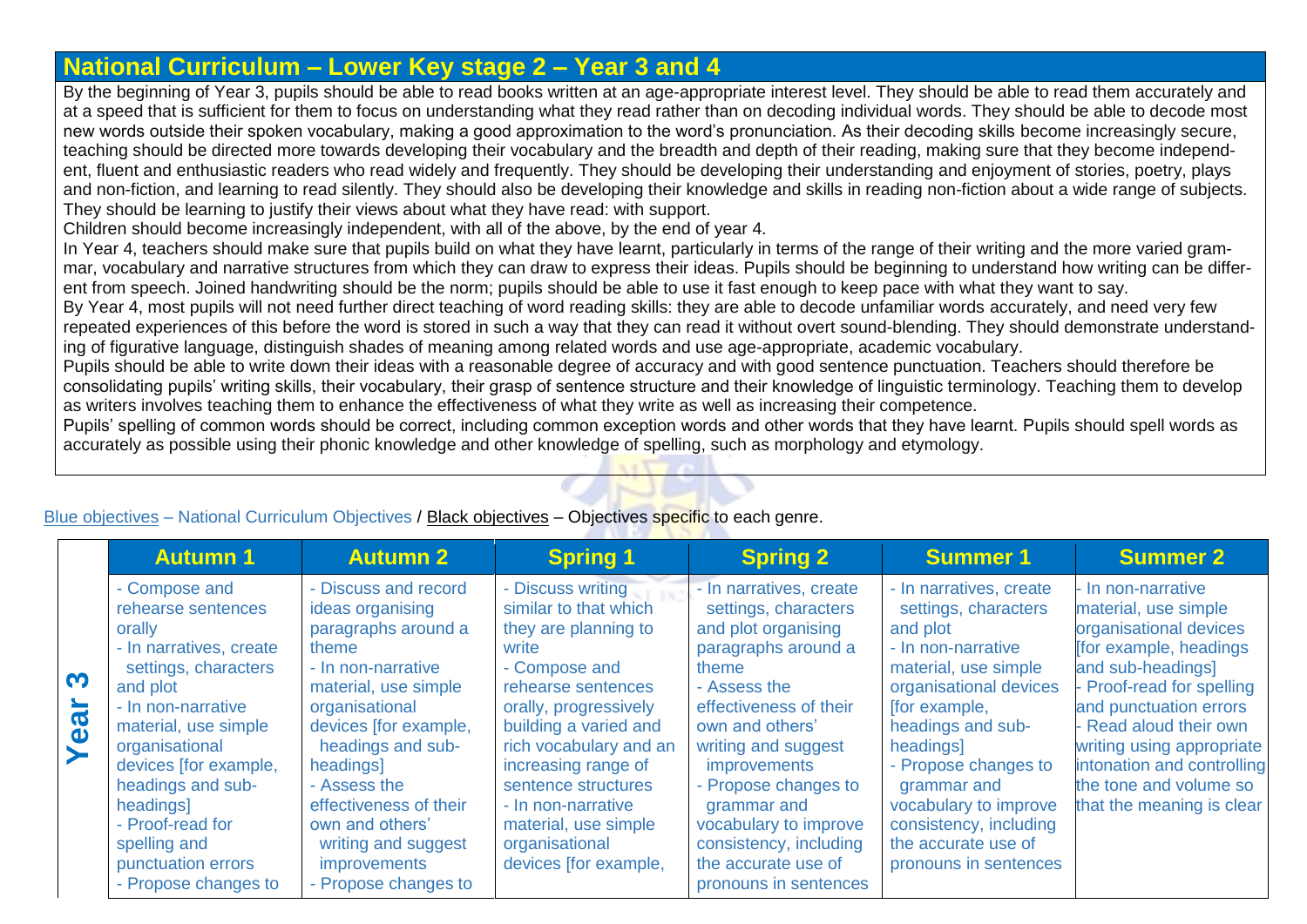| grammar and<br>vocabulary to improve<br>consistency.                                                                                                                                                                                                    | grammar and<br>vocabulary                                                                                                                                                                                                                                                                                | headings and sub-<br>headings]                                                                                                                                                                                                                           |                                                                                                                                                                                                                                                                                                                      |                                                                                                                                                                                                                                     |                                                                                                                                                                                                                                                                          |
|---------------------------------------------------------------------------------------------------------------------------------------------------------------------------------------------------------------------------------------------------------|----------------------------------------------------------------------------------------------------------------------------------------------------------------------------------------------------------------------------------------------------------------------------------------------------------|----------------------------------------------------------------------------------------------------------------------------------------------------------------------------------------------------------------------------------------------------------|----------------------------------------------------------------------------------------------------------------------------------------------------------------------------------------------------------------------------------------------------------------------------------------------------------------------|-------------------------------------------------------------------------------------------------------------------------------------------------------------------------------------------------------------------------------------|--------------------------------------------------------------------------------------------------------------------------------------------------------------------------------------------------------------------------------------------------------------------------|
| <b>Story writing</b><br>- Begin to use<br>paragraphs to give<br>structure<br>- Try to set the scene<br>at the beginning with<br>some detail.<br>- Tell the events in<br>order<br>- Use some<br>conjunctions to link<br>ideas                            | Diary<br>- Start with the date<br>and 'Dear Diary'<br>- Include an<br>introduction to set the<br>scene of the day<br>- Add what you are<br>going to do or hopes<br>for the next day and<br>then sign off                                                                                                 | Newspaper report<br>- Include a clear<br>headline and possibly<br>a byline<br>- Show some<br>paragraphs to<br>organise the<br>information<br>- Try to make the<br>headline short and<br>catchy<br>- Include some<br>adverbs to add drama<br>and emphasis | Non-chronological<br>report<br>- Use a clear title<br>- Add an introduction to<br>engage the reader<br>- Include clear sub-<br>headings<br>- Ensure paragraphs<br>link to the sub-<br>headings and organise<br>the information                                                                                       | <b>Story writing</b><br>- Clear paragraphs<br>throughout<br>- Begin to use<br>figurative language<br>- Use a range of<br>openers to show<br>changes in place/time<br>- Ensure the correct<br>tense is used<br>accurately throughout | Persuasive text<br>Use an introductory<br>paragraph to explain<br>why you are writing<br>Use some clear<br>paragraphs to outline<br>each main reason for<br>your view, then explain in<br>further details.<br>Use a more formal tone<br>and keep in the first<br>person. |
| Instructions<br>- Clear introductory<br>sentence to explain<br>what the instructions<br>are for<br>- Use numbers for<br>each instruction<br>- Put each instruction<br>on a new line and in<br>chronological order<br>- Begin to use<br>imperative verbs | <b>Explanation text</b><br>- Use a clear title<br>- Try to include an<br>introduction to explain<br>why the object/thing is<br>useful<br>- Add a diagram or<br>picture with labels to<br>help the reader<br>understand more<br>- Ensure it is written in<br>the third person with a<br>more formal tone. | <b>Story writing</b><br>- Show some<br>paragraphs for<br>structure<br>- Begin to build up the<br>tension and action<br>- Try to make the<br>ending clear<br>- Begin to use more<br>expanded noun<br>phrases with carefully<br>chosen vocabulary          | Poetry<br>- Use expanded noun<br>phrases with some<br>carefully chosen<br>vocabulary<br>- Express opinions and<br>feelings<br>- Include some similes<br>and metaphors to<br>create imagery<br>- Continue to build up a<br>repertoire of poems<br>learnt by heart, and<br>recite some with<br>appropriate intonation. | Book review<br>- Use a clear title<br>- Include an opening<br>paragraph to<br>introduce the topic<br>- Try to use some<br>adverbials to sequence<br>the points<br>- Include some topic<br>specific vocabulary                       | Biography<br>- Include clear<br>paragraphs, in<br>chronological order, for<br>the events in their life<br>- Ensure there is a<br>mixture of tenses for past<br>and present experiences<br>and then future tense for<br>their hopes<br>- Engage the reader                |

|          | <b>Secret Sky Garden</b>    | Pebble in my pocket | Pugs of the frozen | The lion and the | The boy at the back of | One Plastic Bag |
|----------|-----------------------------|---------------------|--------------------|------------------|------------------------|-----------------|
| $\alpha$ | Mouse, Bird, Snake,<br>Wolf | <b>Gregory Cool</b> | north              | unicorn          | the class              |                 |
|          |                             |                     |                    |                  |                        |                 |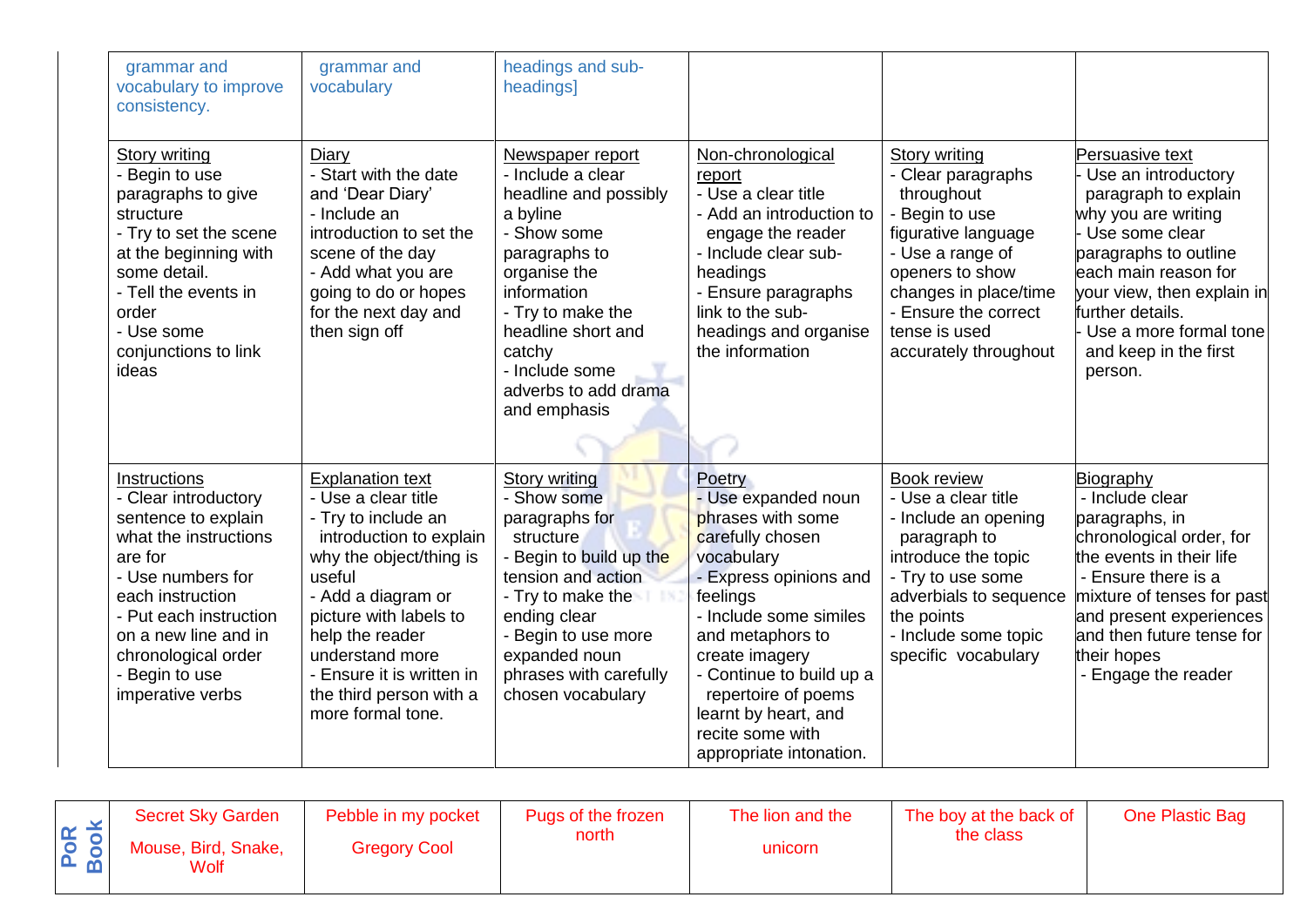|                        | - Begin to extend the<br>range of sentences<br>with more than one<br>clause by using a wider<br>range of conjunctions,<br>including when, if,<br>because, although<br>- Choose nouns or<br>pronouns<br>appropriately for clarity<br>and cohesion and to<br>avoid repetition | - Choose nouns or<br>pronouns<br>appropriately for clarity<br>and cohesion and to<br>avoid repetition<br>- Begin to use fronted<br>adverbials<br>- Begin to use<br>commas after fronted<br>adverbials | - Begin to extend the<br>range of sentences<br>with more than one<br>clause by using a wider<br>range of conjunctions,<br>including when, if,<br>because, although                                                                                                                                                                                                                                                                                                            | Extend the range of<br>sentences with more than<br>one clause by using a<br>wider range of<br>conjunctions, including<br>when, if, because,<br>although<br>Begin to use fronted<br>adverbials<br>Begin to use commas<br>after fronted adverbials | - Begin to use direct<br>speech correctly<br>- Begin to understand<br>possession by using<br>the possessive<br>apostrophe with plural<br>nouns correctly                                                                                                   | - Indicate possession by<br>using the possessive<br>apostrophe with plural<br>nouns<br>- Begin to use a range<br>of conjunctions,<br>adverbs and<br>prepositions to express<br>time and cause                                                                                                                                                                                                                                                                     |
|------------------------|-----------------------------------------------------------------------------------------------------------------------------------------------------------------------------------------------------------------------------------------------------------------------------|-------------------------------------------------------------------------------------------------------------------------------------------------------------------------------------------------------|-------------------------------------------------------------------------------------------------------------------------------------------------------------------------------------------------------------------------------------------------------------------------------------------------------------------------------------------------------------------------------------------------------------------------------------------------------------------------------|--------------------------------------------------------------------------------------------------------------------------------------------------------------------------------------------------------------------------------------------------|------------------------------------------------------------------------------------------------------------------------------------------------------------------------------------------------------------------------------------------------------------|-------------------------------------------------------------------------------------------------------------------------------------------------------------------------------------------------------------------------------------------------------------------------------------------------------------------------------------------------------------------------------------------------------------------------------------------------------------------|
| <b>VPaG objectives</b> | Begin to introduce<br>paragraphs as a way<br>to group related<br>material<br>- Try to use the forms a<br>or an correctly,<br>according to whether<br>the next word begins<br>with a consonant or a<br>vowel [for example, a<br>rock, an open box]                           | Begin to introduce<br>paragraphs as a way<br>to group related<br>material<br>- Begin to form nouns<br>using a range of<br>prefixes [for example<br>super-, anti-, auto-]                              | Introduce some<br>paragraphs as a way to<br>group related material<br>use the present<br>perfect form of verbs<br>instead of the simple<br>past [for example, He<br>has gone out to play<br>contrasted with He<br>went out to play]<br>- Begin to use<br>headings and sub-<br>headings to aid<br>presentation<br>- Use the forms a or an<br>correctly, according to<br>whether the next word<br>begins with a<br>consonant or a vowel,<br>for example, a rock,<br>an open box | Show an understanding of<br>word families based on<br>common words, showing<br>- Try to understand and how words are related in<br>form and meaning [for<br>example, solve, solution,<br>solver, dissolve, insoluble]                            | Introduce inverted<br>commas to punctuate<br>direct speech<br>- Express time, place<br>and cause using some<br>conjunctions [for<br>example, when, before,<br>after, while, so,<br>because],<br>- Use headings and<br>sub- headings to aid<br>presentation | Express time, place and<br>cause using some<br>*conjunctions [for<br>example, when, before,<br>after, while, so,<br>because],<br>*adverbs [for example,<br>then, next, soon,<br>therefore],<br>*prepositions [for<br>example, before, after,<br>during, in, because of]<br>- Recognise word<br>families based on<br>common words,<br>showing how words are<br>related in form and<br>meaning [for example,<br>solve, solution,<br>solver, dissolve,<br>insoluble] |

Blue objectives – National Curriculum Objectives / Black VPaG objectives – specific grammar objectives from the NC, Year 3 and 4, Appendix 2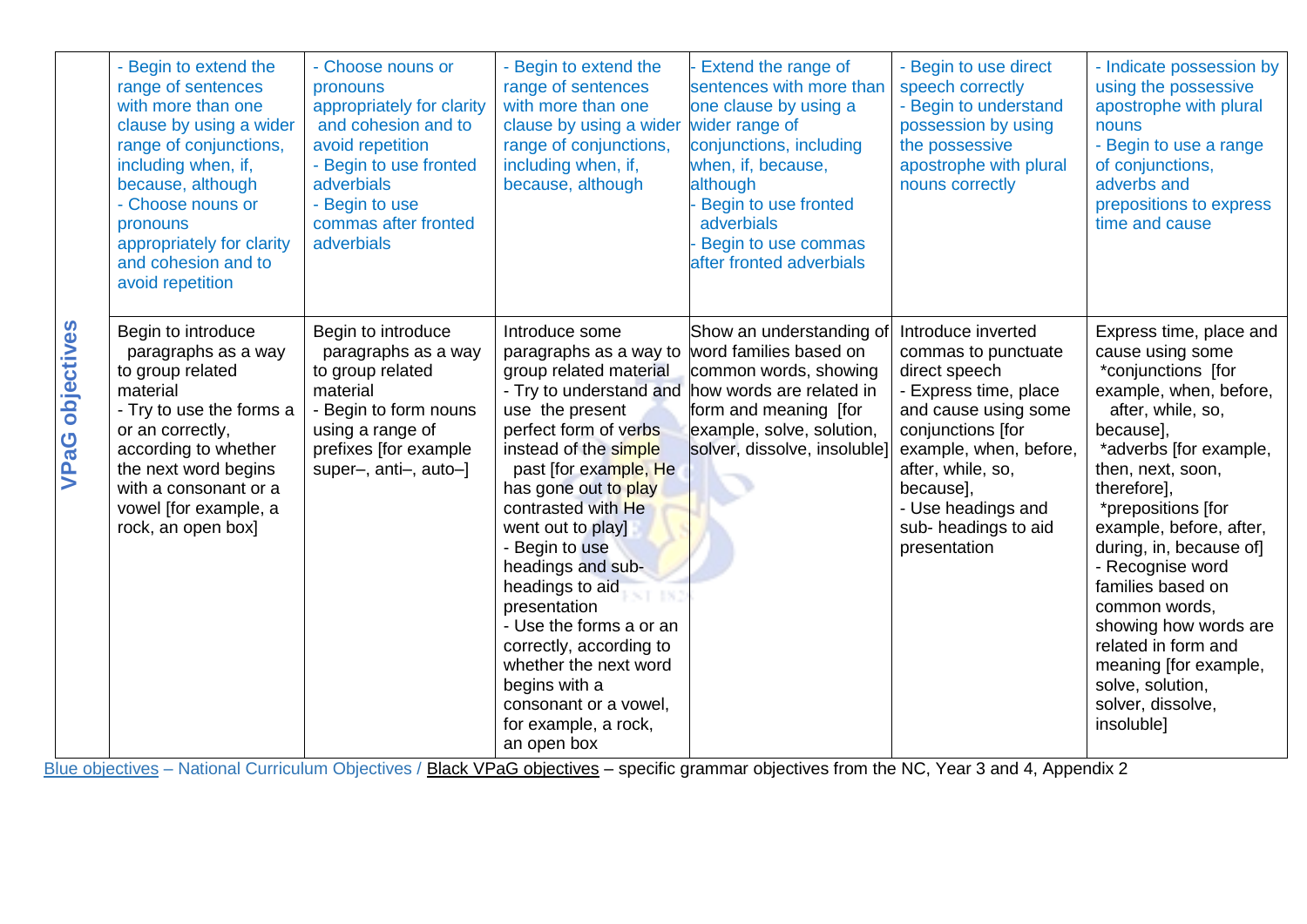**Year 4**

| <b>Autumn 1</b>                                                                                                                                                                                                                                                                                                            | <b>Autumn 2</b>                                                                                                                                                                                                                                                                                                             | <b>Spring 1</b>                                                                                                                                                                                                                                                                                                                                           | <b>Spring 2</b>                                                                                                                                                                                                                                                                                  | <b>Summer 1</b>                                                                                                                                                                                                                                                                                                                                                           | <b>Summer 2</b>                                                                                                                                                                                                                                                                                                                                              |
|----------------------------------------------------------------------------------------------------------------------------------------------------------------------------------------------------------------------------------------------------------------------------------------------------------------------------|-----------------------------------------------------------------------------------------------------------------------------------------------------------------------------------------------------------------------------------------------------------------------------------------------------------------------------|-----------------------------------------------------------------------------------------------------------------------------------------------------------------------------------------------------------------------------------------------------------------------------------------------------------------------------------------------------------|--------------------------------------------------------------------------------------------------------------------------------------------------------------------------------------------------------------------------------------------------------------------------------------------------|---------------------------------------------------------------------------------------------------------------------------------------------------------------------------------------------------------------------------------------------------------------------------------------------------------------------------------------------------------------------------|--------------------------------------------------------------------------------------------------------------------------------------------------------------------------------------------------------------------------------------------------------------------------------------------------------------------------------------------------------------|
| - Compose and<br>rehearse sentences<br>orally<br>- In non-narrative<br>material, use<br>organisational<br>devices<br>[for example,<br>headings and sub-<br>headings]<br>- Proof-read for<br>spelling and<br>punctuation errors                                                                                             | - In narratives, create<br>settings, characters<br>and plot<br>- Discuss and record<br>ideas organising<br>paragraphs around a<br>theme<br>- Assess the<br>effectiveness of their<br>own and others'<br>writing and suggest<br>improvements<br>- Propose changes to<br>grammar and<br>vocabulary to improve<br>consistency. | - Discuss writing similar<br>to that which they are<br>planning to write<br>- Compose and<br>rehearse sentences<br>orally, progressively<br>building a varied and<br>rich vocabulary and an<br>increasing range of<br>sentence structures<br>- In non-narrative<br>material, use<br>organisational devices<br>[for example, headings<br>and sub-headings] | - Assess the<br>effectiveness of their<br>own and others'<br>writing and suggest<br>improvements<br>- Propose changes to<br>grammar and<br>vocabulary to improve<br>consistency, including<br>the accurate use of<br>pronouns in<br>sentences                                                    | - In narratives, create<br>settings, characters<br>and plot organising<br>paragraphs around a<br>theme.<br>- In non-narrative<br>material, use simple<br>organisational devices<br>[for example, headings]<br>and sub-headings]<br>- Propose changes to<br>grammar and<br>vocabulary to improve<br>consistency, including<br>the accurate use of<br>pronouns in sentences | In non-narrative<br>material, use simple<br>organisational devices<br>[for example, headings<br>and sub-headings]<br>Proof-read for spelling<br>and punctuation errors<br>Read aloud their own<br>writing using appropriate<br>intonation and<br>controlling the tone and<br>volume so that the<br>meaning is clear                                          |
| Newspaper report<br>- Include a headline<br>and by line<br>- Include an<br>introduction to<br>summarise the<br>$article - include the$<br>5W questions<br>- Add a conclusion to<br>link to the<br>introduction and<br>bring the report up to<br>date<br>- Include<br>comparative<br>conjunctions to show<br>opposite views | Persuasive brochure<br>- Include short, snappy<br>phrases and sentences<br>- Ensure the<br>information is clearly<br>laid out in boxes and<br>paragraphs<br>- Use eye-catching<br>fonts and sizes $-$<br>colourful and varied<br>- Include a final<br>reminder of the product<br>at the end                                 | Story writing<br>- Include short<br>sentences to build up<br>the tension<br>- Choose powerful<br>verbs to emphasis the<br>action<br>- Include speech to<br>move the action<br>forwards<br>- The story is well<br>planned and organised<br>with clear paragraphs                                                                                           | <b>Diary</b><br>- Ensure events are<br>organised into<br>paragraphs of<br>chronological order<br>- Within each<br>paragraph, combine<br>describing the events<br>with personal thoughts<br>and feelings<br>- Use an informal<br>chatty tone<br>- Use a range of<br>conjunctions to link<br>ideas | Story writing<br>- The story flows and<br>keeps the reader<br>interested<br>- Vocabulary choices<br>add interest and<br>excitement<br>- Add similes and<br>metaphors<br>- Speech begins to<br>give detail to the<br>characters                                                                                                                                            | Persuasive letter<br>- Ensure there is a<br>concluding paragraph to<br>summarise the<br>arguments.<br>- Use a formal greeting<br>to close the letter $-$<br>Yours sincerely /<br>faithfully<br>- Use persuasive<br>techniques such as<br>boastful language and<br>rhetorical questions<br>- Include expanded<br>noun phrases for<br>positive<br>descriptions |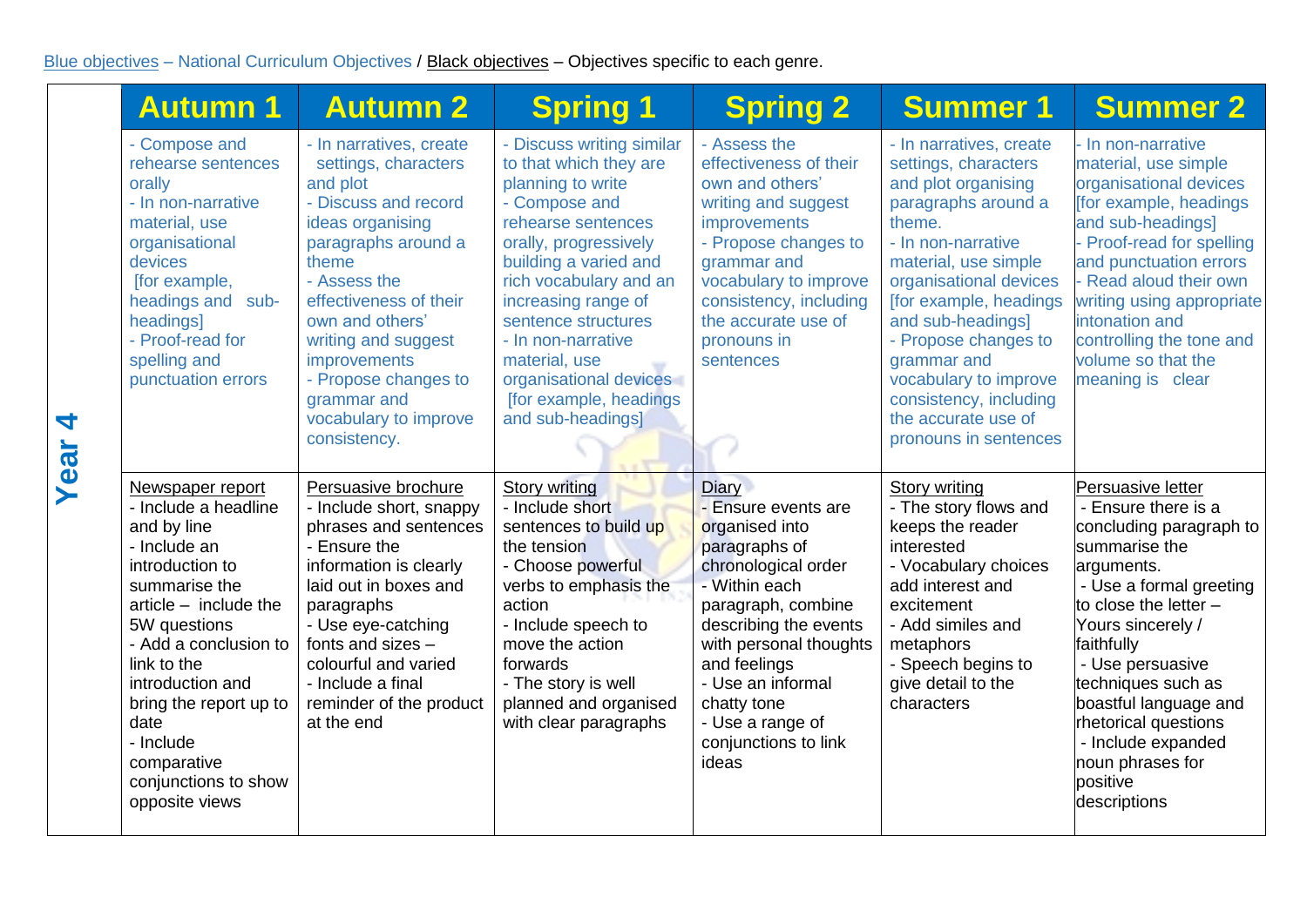|                        | Poetry<br>- Use expanded<br>noun phrases with<br>carefully chosen<br>vocabulary<br>- Express opinions<br>and feelings with<br>emotion<br>- Include similes and<br>metaphors to create<br>imagery<br>- Continue to build<br>up a<br>repertoire of poems<br>learnt by heart, and<br>recite some with<br>appropriate<br>intonation. | <b>Story writing</b><br>- Include a climax to<br>the main problem<br>- Include questions to<br>engage the reader-<br>Use nouns and<br>pronouns for clarity and<br>cohesion<br>- Use adverbs and<br>adverbial phrases | <b>Explanation Text</b><br>- Ensure there are clear<br>paragraphs to organise<br>each stage of the<br>explanation into.- Add a<br>clear conclusion -<br>something that<br>suggests what the<br>reader might want to<br>find out about next.<br>- Ensure there is topic<br>specific vocabulary<br>- Understand and use<br>causal conjunctions to<br>show simple cause and<br>effect between things. | <b>Balanced argument</b><br>- Include a clear title,<br>which could be a<br>question<br>- The opening<br>paragraph explains<br>clearly the issue being<br>discussed<br>- Ensure there are 3<br>reasons for and 3<br>reasons against the<br>issue - organised in<br>clear paragraphs<br>- The conclusion<br>summarises and adds<br>a personal viewpoint | Non-chronological<br>report<br>- Finish with a<br>conclusion to<br>summarise<br>- Mostly formal<br>language but some<br>informal word choices<br>to engage the reader<br>- Use factual details<br>for accuracy, detail and<br>description<br>- Include expanded<br>noun phrases for<br>description | Biography<br>Add an introduction to<br>summarise who you are<br>writing about and why<br>they are important<br>End with a conclusion<br>to summarise their life<br>and how they will inspire<br>others<br>Use factual details for<br>accuracy, detail and<br>description<br>- Include specific<br>vocabulary for names of<br>people and places |
|------------------------|----------------------------------------------------------------------------------------------------------------------------------------------------------------------------------------------------------------------------------------------------------------------------------------------------------------------------------|----------------------------------------------------------------------------------------------------------------------------------------------------------------------------------------------------------------------|----------------------------------------------------------------------------------------------------------------------------------------------------------------------------------------------------------------------------------------------------------------------------------------------------------------------------------------------------------------------------------------------------|--------------------------------------------------------------------------------------------------------------------------------------------------------------------------------------------------------------------------------------------------------------------------------------------------------------------------------------------------------|----------------------------------------------------------------------------------------------------------------------------------------------------------------------------------------------------------------------------------------------------------------------------------------------------|------------------------------------------------------------------------------------------------------------------------------------------------------------------------------------------------------------------------------------------------------------------------------------------------------------------------------------------------|
| PoR<br>Book            | <b>The Dark</b><br><b>Werewolf Club Rules</b>                                                                                                                                                                                                                                                                                    | <b>Varjak Paw</b>                                                                                                                                                                                                    | Arthur and the golden<br>rope                                                                                                                                                                                                                                                                                                                                                                      | The Tin Forest                                                                                                                                                                                                                                                                                                                                         | The Wild Robot                                                                                                                                                                                                                                                                                     | The Bluest of blues                                                                                                                                                                                                                                                                                                                            |
| <b>VPaG objectives</b> | - Extend the range of<br>sentences with<br>more than one<br>clause by using a<br>wider range of<br>conjunctions,<br>including when, if,<br>because, although<br>- Choose nouns or<br>pronouns<br>appropriately for<br>clarity and cohesion<br>and to avoid<br>repetition                                                         | - Choose nouns or<br>pronouns<br>appropriately for clarity<br>and cohesion and to<br>avoid repetition<br>- Identify and use<br>fronted adverbials<br>- Use commas after<br>fronted adverbials                        | Extend the range of<br>sentences with more<br>than one clause by<br>using a wide range of<br>conjunctions, including<br>when, if, because,<br>although                                                                                                                                                                                                                                             | <b>Extend the range of</b><br>sentences with more<br>than one clause by<br>using a wide range of<br>conjunctions, including<br>when, if, because,<br>although<br>Use fronted adverbials<br>Use commas after<br>fronted adverbials                                                                                                                      | - Understand<br>possession by using<br>the possessive<br>apostrophe with plural<br>nouns<br>- Use direct speech<br>correctly                                                                                                                                                                       | - Indicate possession<br>by using the<br>possessive<br>apostrophe with<br>plural nouns<br>- Use a range of<br>conjunctions, adverbs<br>and prepositions to<br>express time and<br>cause                                                                                                                                                        |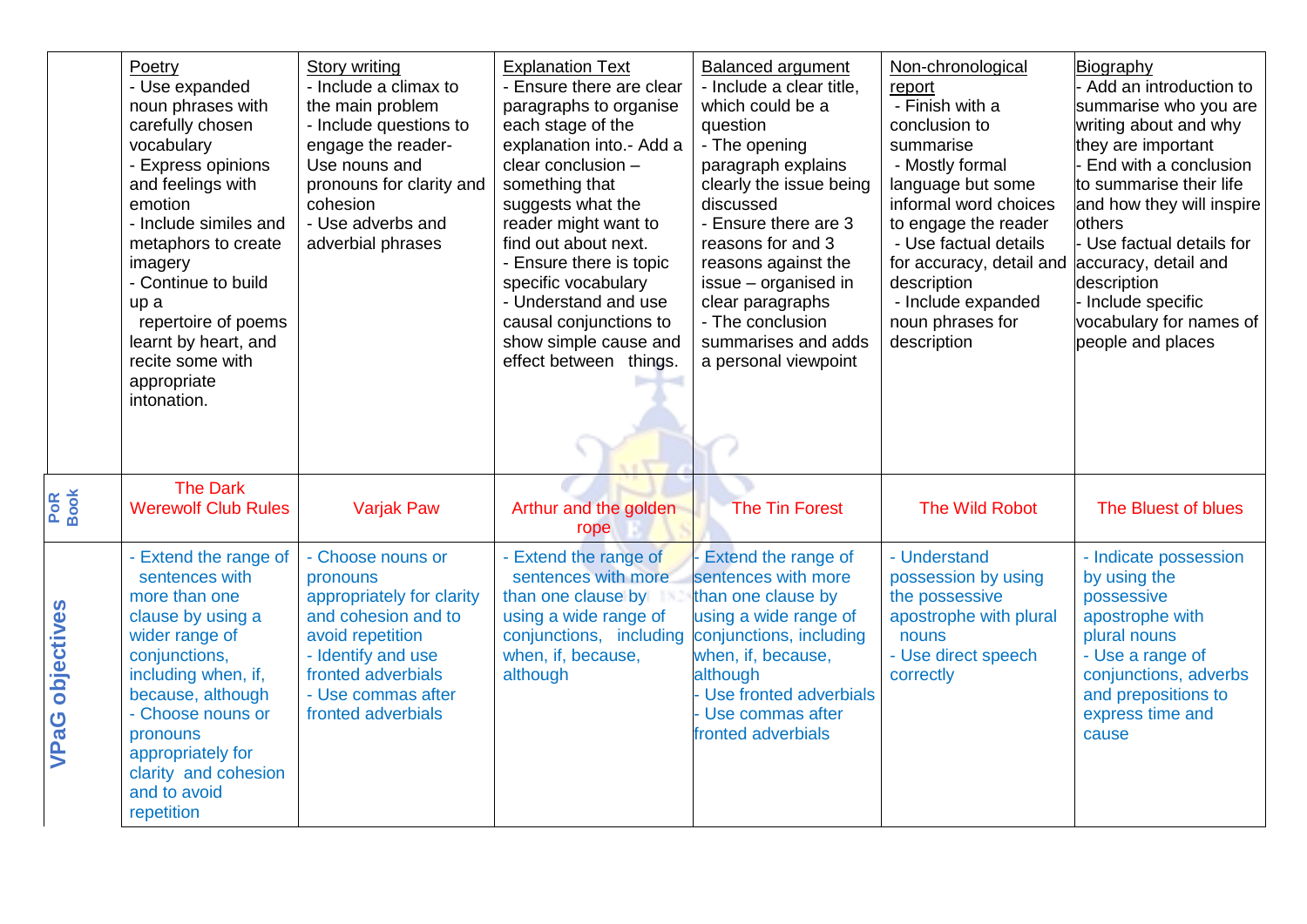| - Use paragraphs as<br>a way to group<br>related material<br>- Use the forms a or<br>an correctly,<br>according to<br>whether the next<br>word begins with a<br>vowel or consonant<br>[for example, a rock,<br>open box]<br>an | Use paragraphs as a<br>way to group related<br>material<br>- Form nouns correctly,<br>using a range of<br>prefixes [for example<br>anti-,<br>super-,<br>$auto-1$<br>- Use headings and<br>sub-headings to aid<br>presentation | Use paragraphs as a<br>way to group related<br>material<br>- Use the present<br>perfect form of verbs<br>instead of the simple<br>past [for example, He<br>has gone out to play<br>contrasted with He<br>went out to play]<br>- Use the forms a or an<br>correctly, according to<br>whether the next word<br>begins with a<br>consonant or a vowel,<br>for example, a rock, an<br>open box | Show an understanding<br>of word families based<br>on common words,<br>showing how words are<br>related in form and<br>meaning, for example,<br>solve, solution, solver,<br>dissolve, insoluble | Use inverted commas<br>to punctuate direct<br>speech<br>- Express time, place<br>and cause using<br>*conjunctions [for<br>example, when,<br>before, after, while, so,<br>because],<br>*adverbs<br>[for example, then,<br>next, soon, therefore],<br>- Use headings and<br>sub-headings to aid<br>presentation | Express time, place<br>and cause using some<br>*conjunctions<br>[for example, when,<br>before, after, while, so,<br>because],<br>*adverbs<br>[for example, then,<br>next, soon, therefore],<br>*prepositions<br>[for example, before,<br>after, during, in,<br>because of]<br>- Recognise word<br>families based on<br>common words,<br>showing how words<br>are related in form<br>and meaning [for<br>example, solve,<br>solution, solver,<br>dissolve, insoluble] |
|--------------------------------------------------------------------------------------------------------------------------------------------------------------------------------------------------------------------------------|-------------------------------------------------------------------------------------------------------------------------------------------------------------------------------------------------------------------------------|--------------------------------------------------------------------------------------------------------------------------------------------------------------------------------------------------------------------------------------------------------------------------------------------------------------------------------------------------------------------------------------------|-------------------------------------------------------------------------------------------------------------------------------------------------------------------------------------------------|---------------------------------------------------------------------------------------------------------------------------------------------------------------------------------------------------------------------------------------------------------------------------------------------------------------|----------------------------------------------------------------------------------------------------------------------------------------------------------------------------------------------------------------------------------------------------------------------------------------------------------------------------------------------------------------------------------------------------------------------------------------------------------------------|
|--------------------------------------------------------------------------------------------------------------------------------------------------------------------------------------------------------------------------------|-------------------------------------------------------------------------------------------------------------------------------------------------------------------------------------------------------------------------------|--------------------------------------------------------------------------------------------------------------------------------------------------------------------------------------------------------------------------------------------------------------------------------------------------------------------------------------------------------------------------------------------|-------------------------------------------------------------------------------------------------------------------------------------------------------------------------------------------------|---------------------------------------------------------------------------------------------------------------------------------------------------------------------------------------------------------------------------------------------------------------------------------------------------------------|----------------------------------------------------------------------------------------------------------------------------------------------------------------------------------------------------------------------------------------------------------------------------------------------------------------------------------------------------------------------------------------------------------------------------------------------------------------------|

Blue objectives – National Curriculum Objectives / Black VPaG objectives – specific grammar objectives from the NC, Year 3 and 4, Appendix 2

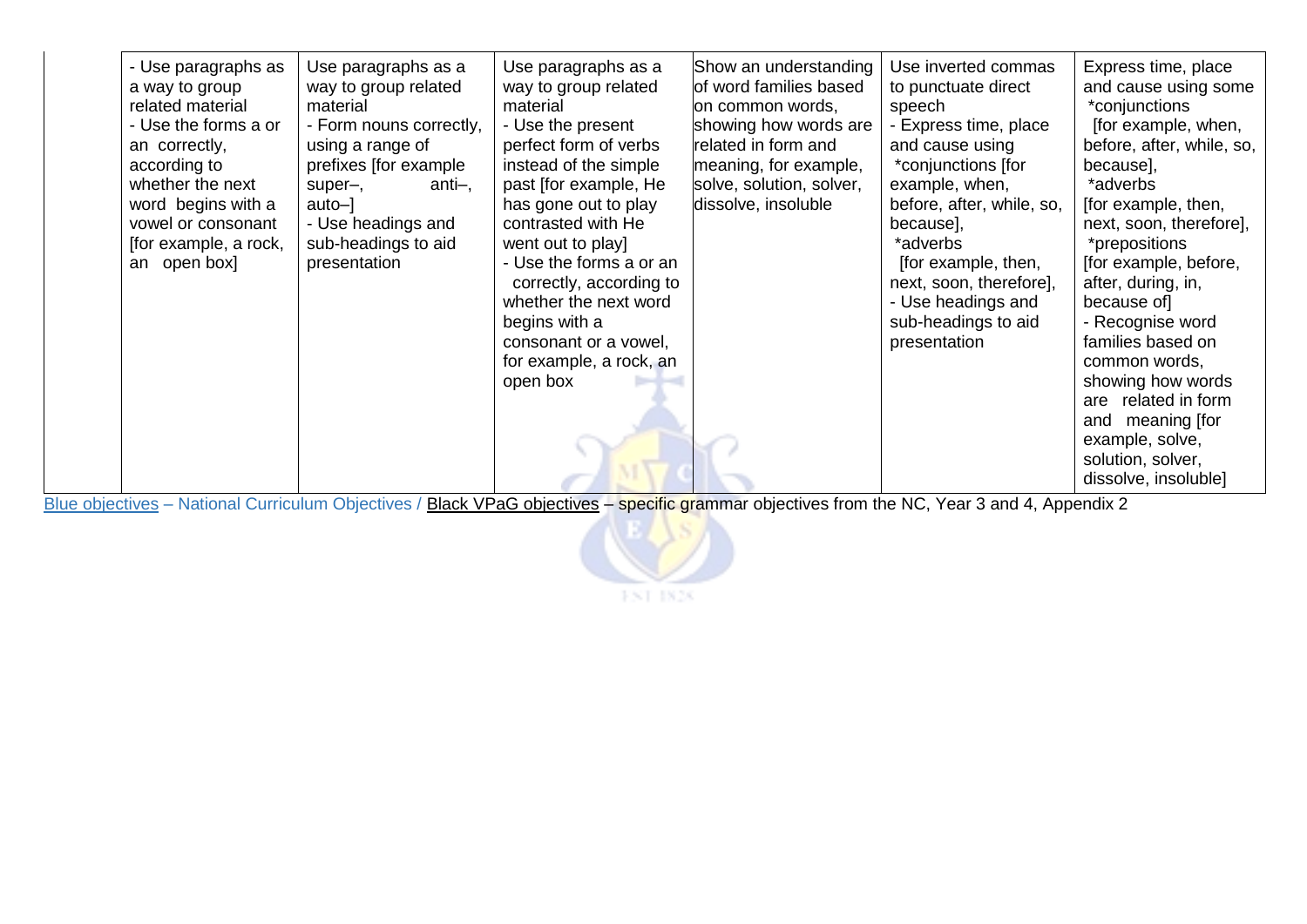# **National Curriculum – Upper Key stage 2 – Year 5 and 6**

By the beginning of Year 5, pupils should be able to read aloud a wider range of poetry and books written at an age-appropriate interest level with accuracy and at a reasonable speaking pace. They should be able to read most words effortlessly and to work out how to pronounce unfamiliar written words with increasing automaticity. Children should be able to prepare readings, with appropriate intonation to show their understanding, and they should be able to summarise and present a familiar story in their own words. They should be reading widely and frequently, outside, as well as in school, for pleasure and information. By Year 6, all children should be able to read silently, with good understanding, inferring the meanings of unfamiliar words, and then discuss what they have read. Pupils should be able to write down their ideas quickly. Their grammar and punctuation should be broadly accurate. Pupils' spelling of most words taught so far should be accurate By Year 6, children should be able to spell words that they have not yet been taught by using what they have learnt about how spelling works in English. During Years 5 and 6, teachers should continue to emphasise pupils' enjoyment and understanding of language, especially vocabulary, to support their reading and writing. Pupils' knowledge of language, gained from stories, plays, poetry, non-fiction and textbooks, will support their increasing fluency as readers, their facility as writers, and their comprehension. By the end of Year 6, pupils' reading and writing should be sufficiently fluent and effortless for them to manage the general demands of the curriculum in Year 7, across all subjects and not just English. Year 5 and 6 children should be able to reflect their understanding of the audience for, and purpose of, their writing by selecting appropriate vocabulary and grammar. Teachers should prepare pupils for secondary education by ensuring that they can consciously control sentence structure in their writing and understand why sentences are constructed as they are. Pupils should understand nuances in vocabulary choice and age-appropriate, academic vocabulary. This involves consolidation, practice and discussion of language. Specific requirements for pupils to discuss what they are learning and to develop their wider skills in spoken language form part of this programme of study.

Blue objectives – National Curriculum Objectives / Black objectives – Objectives specific to each genre.

|                  | <b>Autumn 1</b>                                                                                                                                                                                                                                                                                                 | <b>Autumn 2</b>                                                                                                                                                                                                                                                                                        | <b>Spring 1</b>                                                                                                                                                                                                                                                                                                                            | <b>Spring 2</b>                                                                                                                                                                                                                                                                            | <b>Summer 1</b>                                                                                                                                                                                                                                                                           | <b>Summer 2</b>                                                                                                                                                                                                                                                                                      |
|------------------|-----------------------------------------------------------------------------------------------------------------------------------------------------------------------------------------------------------------------------------------------------------------------------------------------------------------|--------------------------------------------------------------------------------------------------------------------------------------------------------------------------------------------------------------------------------------------------------------------------------------------------------|--------------------------------------------------------------------------------------------------------------------------------------------------------------------------------------------------------------------------------------------------------------------------------------------------------------------------------------------|--------------------------------------------------------------------------------------------------------------------------------------------------------------------------------------------------------------------------------------------------------------------------------------------|-------------------------------------------------------------------------------------------------------------------------------------------------------------------------------------------------------------------------------------------------------------------------------------------|------------------------------------------------------------------------------------------------------------------------------------------------------------------------------------------------------------------------------------------------------------------------------------------------------|
| <b>10</b><br>ear | - Identify the audience<br>for and purpose of the<br>writing<br>- Start to note and<br>develop initial ideas<br>- Use other similar<br>writing as models for<br>their own<br>- When writing<br>narratives, begin to<br>consider how authors<br>have developed<br>characters and settings<br>in what pupils have | - Draw on reading and<br>research for their<br>ideas<br>- Select the appropriate<br>grammar and<br>vocabulary for their<br>particular text<br>- Begin to precise<br>longer passages<br>- Structure the text and<br>guide the reader, for<br>example using<br>headings, bullet points<br>or underlining | Begin to select the<br>appropriate form for their<br>writing, understanding<br>how their grammar and<br>vocabulary choices can<br>change and enhance a<br>text's meaning<br>- Begin to distinguish<br>between the language of<br>speech and writing<br>- Begin to use more<br>devices to build cohesion<br>within and across<br>paragraphs | When writing<br>narratives, begin to<br>consider how authors<br>have developed<br>characters and settings<br>in what pupils have<br>read, listened to or<br>seen performed<br>- In narratives, describe<br>the settings and<br>characters<br>- Ensure the consistent<br>and correct use of | When writing<br>narratives, begin to<br>consider how authors<br>have developed<br>characters and settings<br>in what pupils have<br>read, listened to or<br>seen performed<br>- In narratives, describe<br>the settings and<br>characters<br>- Integrate dialogue to<br>convey characters | - When writing<br>narratives, begin to<br>consider how authors<br>have developed<br>characters and<br>settings in what pupils<br>have read, listened to<br>or seen performed<br>- In narratives.<br>describe the settings,<br>characters and<br>atmosphere<br>- Assess the<br>effectiveness of their |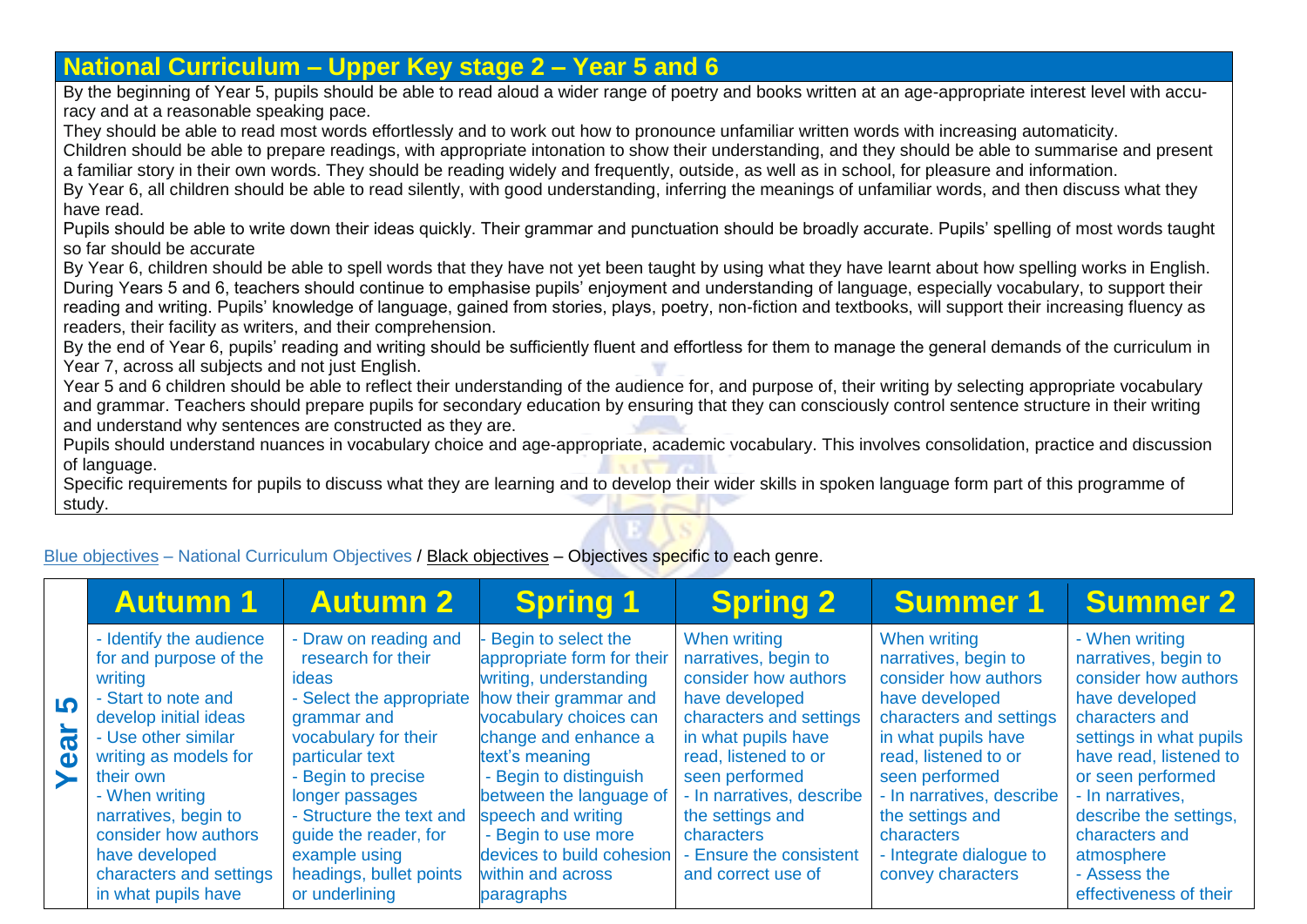| read, listened to or<br>seen performed<br>- Structure the text and<br>guide the reader, for<br>example using<br>headings, bullet points<br>or underlining                                                                                                                                                                                      | - Perform their own<br>compositions, using<br>appropriate intonation,<br>volume, and movement<br>so that meaning is<br>clear                                                                                                                                                                                                                                    | - Ensure the correct<br>subject and verb<br>agreement when using<br>singular and plural<br>- Proof-read for spelling<br>and punctuation errors                                                                                                                                            | tense throughout a<br>piece of writing<br>- Begin to edit and<br>redraft sections,<br>paragraphs and whole<br>pieces of written work<br>with more<br>independence                                                                                        | feelings and to<br>advance the action<br>- Begin to propose<br>changes to<br>vocabulary, grammar<br>and punctuation to<br>enhance the effects<br>and clarify meaning                                             | own and others'<br>writing<br>- Regularly respond to<br>teacher and peer<br>feedback and<br>marking.                                                                                                                            |
|------------------------------------------------------------------------------------------------------------------------------------------------------------------------------------------------------------------------------------------------------------------------------------------------------------------------------------------------|-----------------------------------------------------------------------------------------------------------------------------------------------------------------------------------------------------------------------------------------------------------------------------------------------------------------------------------------------------------------|-------------------------------------------------------------------------------------------------------------------------------------------------------------------------------------------------------------------------------------------------------------------------------------------|----------------------------------------------------------------------------------------------------------------------------------------------------------------------------------------------------------------------------------------------------------|------------------------------------------------------------------------------------------------------------------------------------------------------------------------------------------------------------------|---------------------------------------------------------------------------------------------------------------------------------------------------------------------------------------------------------------------------------|
| Story - Historical<br>setting<br>- Ensure the language<br>reflects the setting so<br>clues to the time/<br>culture are given<br>- Include history<br>specific vocabulary<br>- Ensure there is a<br>clear structure to the<br>story<br>- Use a wide range of<br>openers to show<br>changes in place and<br>time                                 | <b>Explanation text</b><br>- Paragraphs organise<br>the stages of the<br>process in a logical<br>order<br>- Detailed diagrams<br>help the reader<br>understand<br>- The conclusion adds<br>what the reader could<br>find out about next<br>- Include causal<br>conjunctions                                                                                     | Persuasive letter<br>- Include addresses, the<br>date and 'Dear' in the<br>right places<br>- Add a conclusion and a<br>formal greeting to close<br>- Use clear, persuasive<br>techniques to get the<br>point across<br>- Use modal verbs and<br>adverbs<br>- Include the passive<br>voice | <b>Story writing</b><br>- Use clear paragraphs<br>to help structure the<br>story correctly<br>- Begin to use a range<br>of figurative language<br>to create images<br>- Include questions to<br>engage the reader                                        | Fictional story - action/<br>adventure<br>- Use short sentences<br>to build the tension,<br>mystery and suspense<br>- Ensure the action is<br>fast paced<br>- Choose powerful<br>verbs to emphasise<br>actions   | Recount<br>- Include clear<br>paragraphs combining<br>descriptive detail of<br>events with personal<br>thoughts and opinions<br>- Add a reflection and<br>overall opinion to end<br>- Include a glossary to<br>define key words |
| Non-chronological<br>report<br>- Ensure paragraphs<br>organise the sub<br>sections of information<br>and each one has a<br>sub heading<br>- Begin to include<br>presentational devices<br>such as fact boxes and<br>bullet points<br>- Keep to a mostly<br>formal tone with some<br>informal phrases to<br>engage the reader as<br>appropriate | Poetry<br>- Evaluate how authors<br>use language,<br>including figurative<br>language, considering<br>the impact on the<br>reader, then model<br>their own writing on this<br>- Discuss an<br>increasingly wide range will be remembered or<br>of poetry and<br>understand how it is<br>written before using it<br>to model their own<br>writing<br>News report | Biography<br>Ensure the introduction<br>engages the reader with<br>a summary of the person<br>- Paragraphs are used to<br>chronologically<br>organise the person's life<br>Add a conclusion to<br>explain how the person<br>how they inspire others                                       | <b>Diary entry</b><br>- Use the introduction<br>to try to set the scene<br>and outline the event<br>- Try to combine<br>descriptive details with<br>personal thoughts<br>- Add a reflection to<br>close, looking towards<br>the future and next<br>steps | <b>Advertising brochure</b><br>- Start with a hook and<br>appeal to the target<br>audience<br>- Include a catchy<br>slogan or phrase<br>- Use clear<br>presentational devices<br>- Use descriptive<br>vocabulary | Fictional stories -<br>myths and<br>legends<br>- Organise the story<br>with a journey or<br>quest<br>- Ensure good<br>triumphs at the end<br>- Use clear imagery to<br>help the reader<br>visualise the action                  |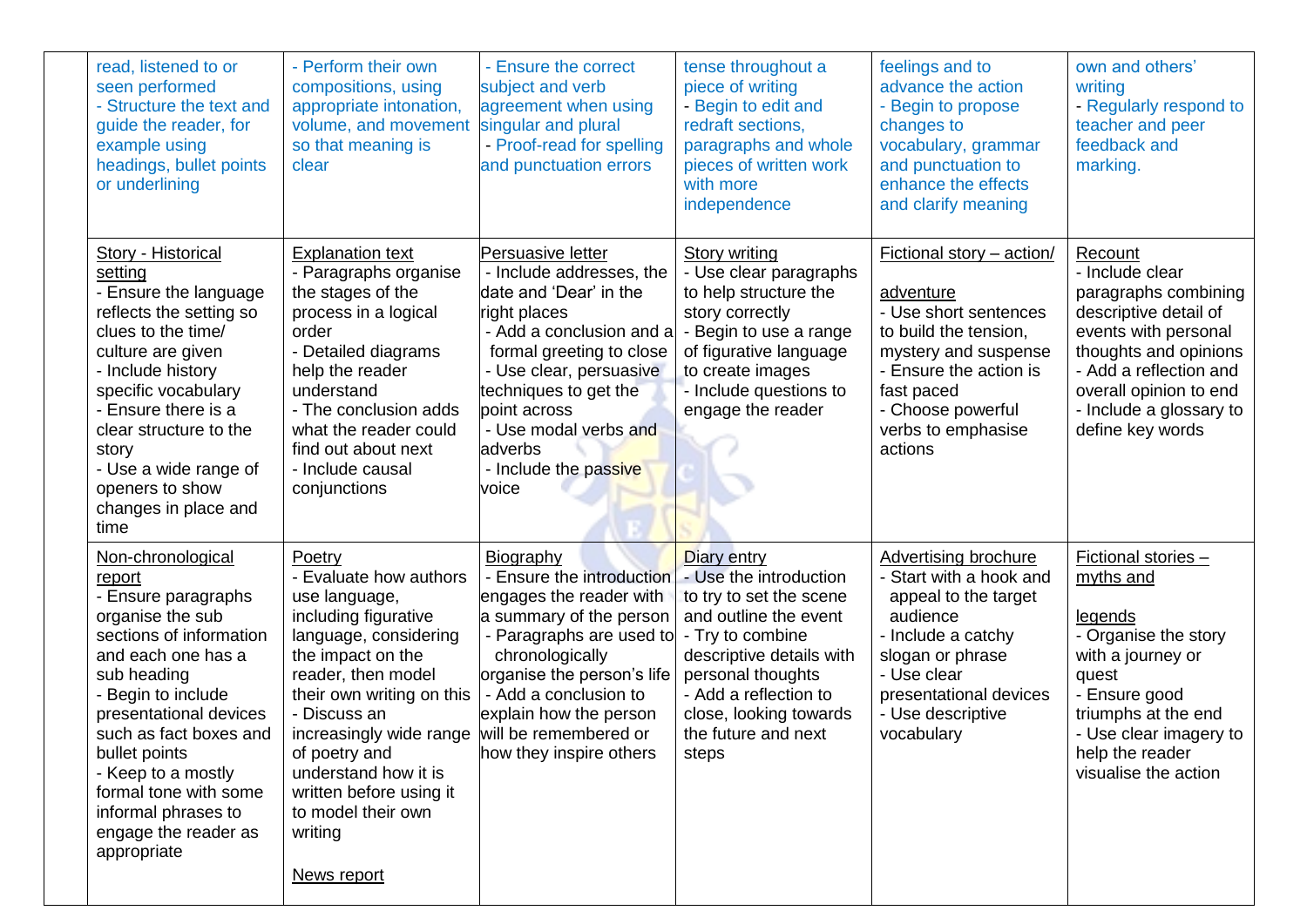|                        |                                                                                                                                                                                                                              | - Ensure the headline<br>is catchy, using rhyme,<br>a pun or alliteration<br>- Include adverbs for<br>dramatic effect<br>- Include causal<br>conjunctions to show<br>cause and effect                    |                                                                                                                                                                                                              |                                                                                                                                                                                                                                                                   |                                                                                                                                                                                     |                                                                                                                                                                                                                             |
|------------------------|------------------------------------------------------------------------------------------------------------------------------------------------------------------------------------------------------------------------------|----------------------------------------------------------------------------------------------------------------------------------------------------------------------------------------------------------|--------------------------------------------------------------------------------------------------------------------------------------------------------------------------------------------------------------|-------------------------------------------------------------------------------------------------------------------------------------------------------------------------------------------------------------------------------------------------------------------|-------------------------------------------------------------------------------------------------------------------------------------------------------------------------------------|-----------------------------------------------------------------------------------------------------------------------------------------------------------------------------------------------------------------------------|
| PoR<br>Book            | Pax                                                                                                                                                                                                                          | <b>Dark Sky Poems</b>                                                                                                                                                                                    | The Journey                                                                                                                                                                                                  | Tom's Midnight<br>Garden                                                                                                                                                                                                                                          | Cosmic                                                                                                                                                                              | <b>Odysseus</b>                                                                                                                                                                                                             |
| <b>VPaG objectives</b> | - Use commas to clarify<br>meaning or avoid<br>ambiguity in writing<br>- Use a colon to<br>introduce a list                                                                                                                  | - Use the perfect form<br>of verbs to mark<br>relationships of time<br>and cause<br>- Use brackets, dashes<br>or commas to indicate<br>parenthesis<br>- Punctuate bullet<br>points consistently          | - Use passive verbs to<br>affect the presentation<br>of information in a<br>sentence<br>- Use modal verbs or<br>adverbs to indicate<br>degrees of possibility<br>[for example, might,<br>should, will, must] | Use expanded noun<br>phrases to convey<br>complicated information<br>concisely<br>- Use semi-colons,<br>colons or dashes to mark<br>boundaries between<br>independent clauses<br>- Use the perfect form of<br>verbs to mark<br>relationships of time<br>and cause | - Use relative clauses<br>beginning with who,<br>which, where, when,<br>whose, that or with an<br>implied (i.e. omitted)<br>relative pronoun<br>- Use hyphens to avoid<br>ambiguity | - Recognise<br>vocabulary and<br>structures that are<br>appropriate for formal<br>speech and writing,<br>including subjunctive<br>forms<br>- Use expanded noun<br>phrases to convey<br>complicated<br>information concisely |
|                        | - Convert nouns or<br>adjectives into verbs<br>using suffixes [for<br>example, -ate; -ise;<br>$-$ ify]<br>- Convert nouns or<br>adjectives into verbs<br>using prefixes<br>[for example, dis-, de-<br>, mis-, over- and re-] | - Indicate degrees of<br>possibility using<br>adverbs [for example,<br>perhaps, surely]<br>- Use devices to build<br>cohesion within a<br>paragraph<br>[for example, then,<br>after that, this, firstly] | - Link ideas across<br>paragraphs using<br>adverbials of time<br>[for example, later],<br>of place [for example,<br>nearby]                                                                                  |                                                                                                                                                                                                                                                                   | - Use commas to clarify<br>meaning or avoid<br>ambiguity in writing                                                                                                                 | - Link ideas across<br>paragraphs using<br>adverbials of number<br>[for example,<br>secondly]<br>tense choices [for<br>example, he had seen<br>her before]                                                                  |

Blue objectives – National Curriculum Objectives / Black VPaG objectives – specific grammar objectives from the NC, Year 5 and 6, Appendix 2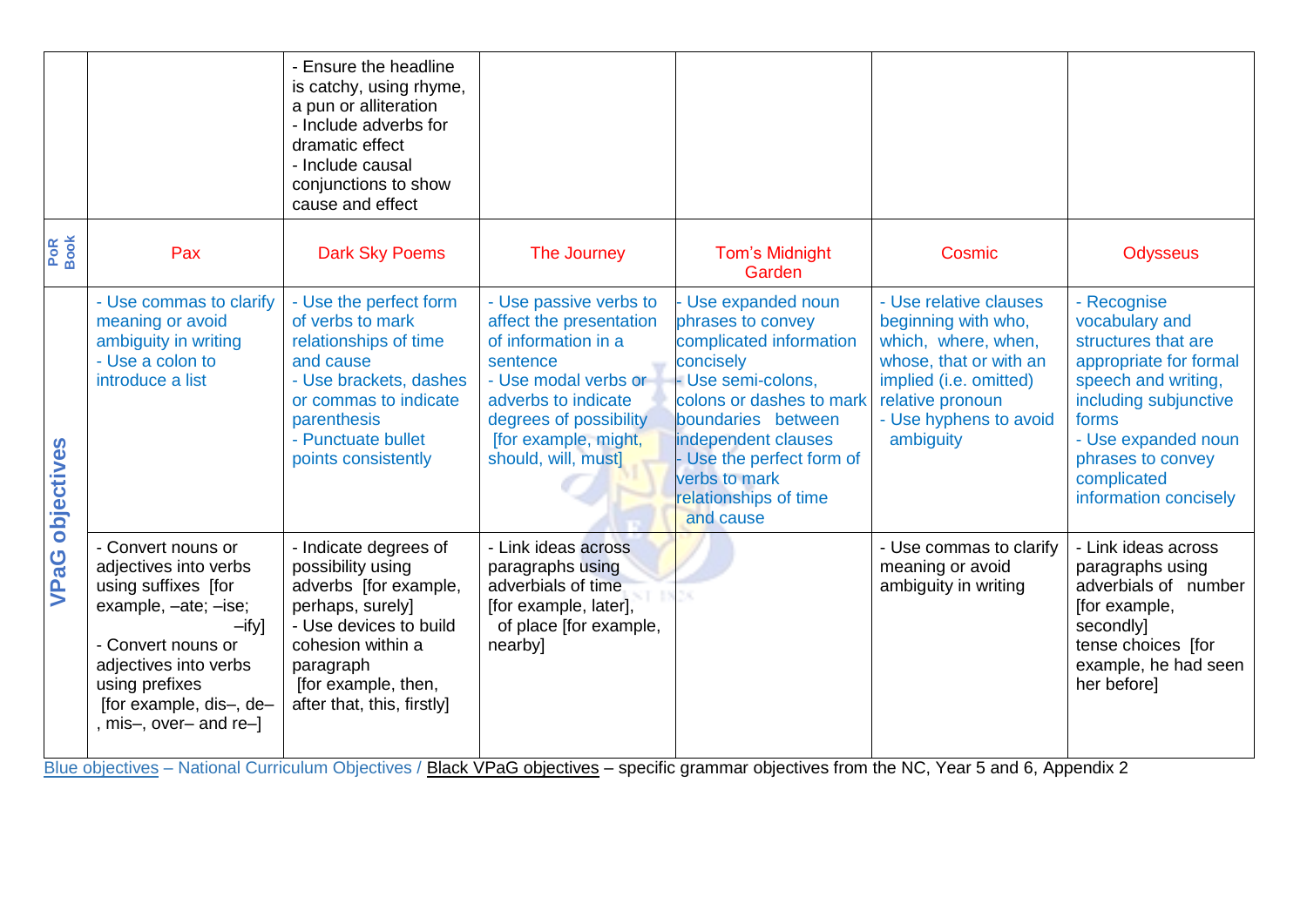|                                                                       | <b>Autumn 1</b>                                                                                                                                                                                                                                                                                                                                                                                                                                            | <b>Autumn 2</b>                                                                                                                                                                                                                                                                                                                                                                                                             | <b>Spring 1</b>                                                                                                                                                                                                                                                                                                                                                                                                                                                  | <b>Spring 2</b>                                                                                                                                                                                                                                                                                                                                                                                                                                                                 | <b>Summer 1</b>                                                                                                                                                                                                                                                                                                                                                                                                                                                                                       | <b>Summer 2</b>                                                                                                                                                                                                                                                                                                                                                                                                                                                   |
|-----------------------------------------------------------------------|------------------------------------------------------------------------------------------------------------------------------------------------------------------------------------------------------------------------------------------------------------------------------------------------------------------------------------------------------------------------------------------------------------------------------------------------------------|-----------------------------------------------------------------------------------------------------------------------------------------------------------------------------------------------------------------------------------------------------------------------------------------------------------------------------------------------------------------------------------------------------------------------------|------------------------------------------------------------------------------------------------------------------------------------------------------------------------------------------------------------------------------------------------------------------------------------------------------------------------------------------------------------------------------------------------------------------------------------------------------------------|---------------------------------------------------------------------------------------------------------------------------------------------------------------------------------------------------------------------------------------------------------------------------------------------------------------------------------------------------------------------------------------------------------------------------------------------------------------------------------|-------------------------------------------------------------------------------------------------------------------------------------------------------------------------------------------------------------------------------------------------------------------------------------------------------------------------------------------------------------------------------------------------------------------------------------------------------------------------------------------------------|-------------------------------------------------------------------------------------------------------------------------------------------------------------------------------------------------------------------------------------------------------------------------------------------------------------------------------------------------------------------------------------------------------------------------------------------------------------------|
| $\bullet$<br>$\overline{\mathbf{a}}$<br>$\ddot{\mathbf{0}}$<br>$\geq$ | - Identify the audience<br>for and purpose of the<br>writing<br>- Note and develop<br>initial ideas<br>- Use other similar<br>writing as models for<br>their own<br>- When writing<br>narratives, consider<br>how authors have<br>developed characters<br>and settings in what<br>pupils have read,<br>listened to or seen<br>performed<br>- Structure the text and<br>guide the reader, for<br>example using<br>headings, bullet points<br>or underlining | Draw on reading and<br>research for their<br>ideas<br>- Select the appropriate<br>grammar and<br>vocabulary for their<br>particular text<br>- Precise longer<br>passages<br>- Structure the text and<br>guide the reader, for<br>example using<br>headings, bullet points<br>or underlining<br>- Perform their own<br>compositions, using<br>appropriate intonation,<br>volume, and movement<br>so that meaning is<br>clear | - Select the appropriate<br>form for their writing,<br>understanding how their<br>grammar and<br>vocabulary choices can<br>change and enhance a<br>text's meaning<br>- Distinguish between<br>the language of speech<br>and writing<br>- Use more devices to<br>build cohesion within<br>and across paragraphs<br>- Ensure the correct<br>subject and verb<br>agreement when using<br>singular and plural<br>- Proof-read for spelling<br>and punctuation errors | - When writing<br>narratives, consider<br>how authors have<br>developed characters<br>and settings in what<br>pupils have read,<br>listened to or seen<br>performed<br>- In narratives,<br>describe the settings<br>and characters<br>- Ensure the<br>consistent and correct<br>use of tense<br>throughout a piece of<br>writing<br>- Edit and redraft<br>sections, paragraphs<br>and whole pieces of<br>written work<br>- Proof-read for<br>spelling and<br>punctuation errors | - When writing<br>narratives, consider<br>how authors have<br>developed characters<br>and settings in what<br>pupils have read,<br>listened to or seen<br>performed<br>- In narratives, describe<br>the settings and<br>characters<br>- Integrate dialogue to<br>convey characters<br>feelings and to<br>advance the action<br>- Propose changes to<br>vocabulary, grammar<br>and punctuation to<br>enhance the effects<br>and clarify meaning<br>- Proof-read for spelling<br>and punctuation errors | Propose changes to<br>vocabulary, grammar<br>and punctuation to<br>enhance the effects and<br>clarify meaning<br>- Assess the<br>effectiveness of their own<br>and others' writing<br>- Regularly respond to<br>teacher and peer<br>feedback and marking.<br>- Edit and redraft<br>sections, paragraphs and<br>whole pieces of written<br>work<br>- Structure the text and<br>guide the reader, for<br>example using headings,<br>bullet points or<br>underlining |
|                                                                       | Persuasive campaign<br>speech<br>- Use the title to pose a<br>question<br>- Ensure the<br>introduction clearly sets<br>out the purpose for the<br>speech<br>- Include detailed<br>paragraphs to outline<br>the main ideas with<br>supporting evidence<br>- Add a conclusion<br>which appeals to the<br>audience to make their<br>decision                                                                                                                  | Persuasive letter<br>- Have a clear<br>introduction to explain<br>the purpose for writing<br>- Use the conclusion to<br>indicate when the<br>author hopes to hear<br>from the recipient<br>- Use persuasive<br>techniques -<br>hyperbole, rhetorical<br>questions and<br>alliteration<br>- Use subjunctive<br>phrases                                                                                                       | <b>Explanation text</b><br>- Paragraphs organise<br>the stages of the<br>process in a logical and<br>chronological order<br>- Include bullet points<br>for listed items<br>- Ensure it is written in<br>the present tense with<br>time conjunctions to<br>sequence events<br>- Use causal<br>conjunctions                                                                                                                                                        | Narrative story<br>- Ensure the tense and<br>first or third person is<br>correct to suit the style<br>of the story<br>- Use personification<br>and onomatopoeia to<br>create clear images<br>- Add a range of time<br>conjunctions to create<br>events and develop<br>cohesion                                                                                                                                                                                                  | Character description<br>- Paint a clear picture<br>of the character with<br>detail and description -<br>use expanded noun<br>phrases and well-<br>chosen adverbs<br>- Use a wide range of<br>high quality vocabulary<br>to give clear images<br>and engage the reader<br>- Include similes,<br>metaphors and<br>hyperbole                                                                                                                                                                            | Auto-biography<br>- Use the introduction to<br>summarise your life so<br>lfar<br>- what makes you<br>unique?<br>- Paragraphs are used<br>to chronologically<br>organise your life into<br>sections<br>- End with a conclusion<br>- what else would you<br>like to achieve?                                                                                                                                                                                        |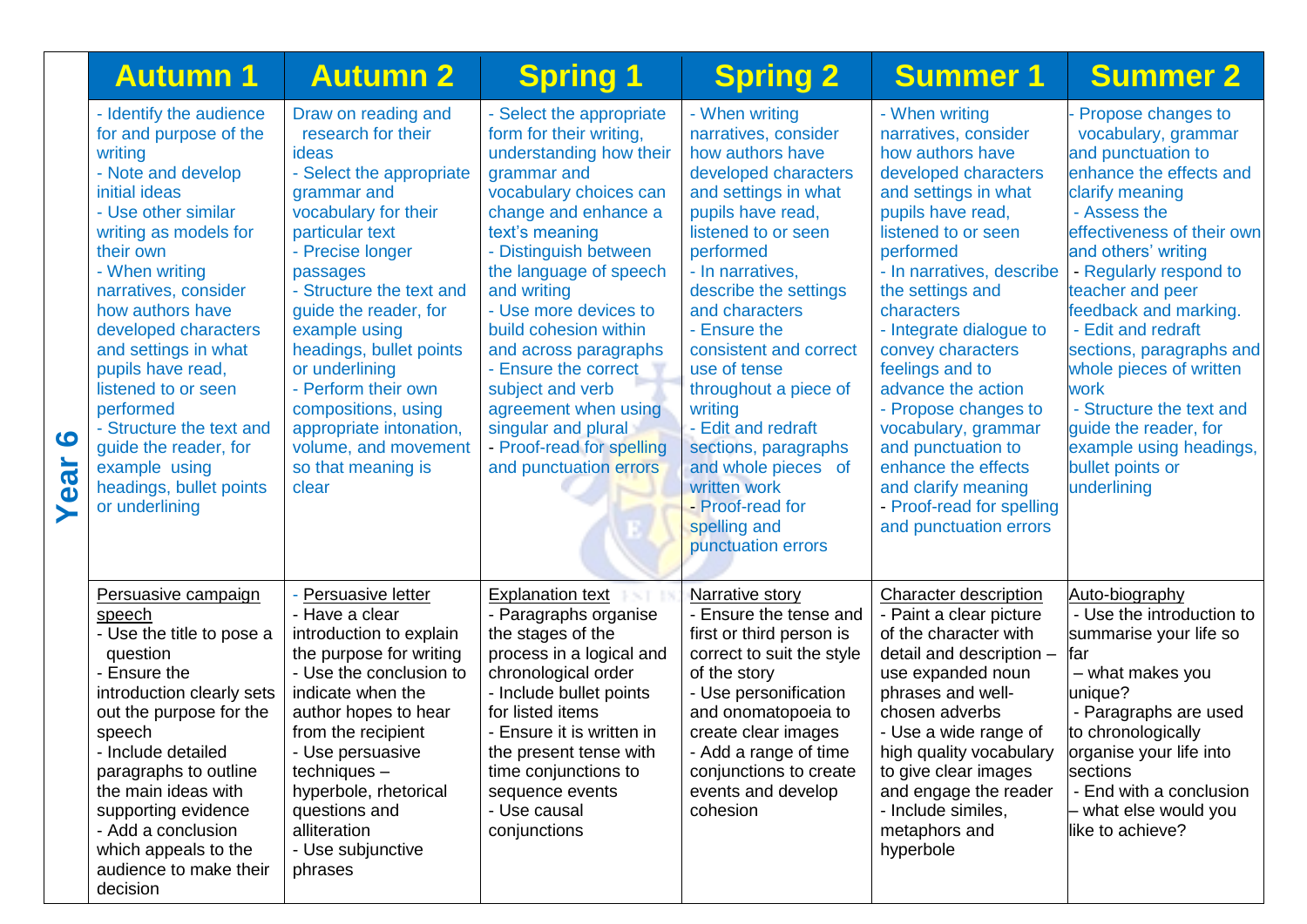|                                                                                  | Describe a<br>setting/atmosphere<br>- Use a wide range of<br>expanded noun<br>phrases, with<br>adjectives to add detail<br>and description<br>- Use a range of<br>figurative language to<br>engage the reader<br>- Include adverbs and<br>adverbial phrases | Diary entry<br>- Start by setting the<br>scene and outlining<br>events and<br>experiences<br>- Add descriptive<br>details with personal<br>feelings, thoughts and<br>opinions<br>- Sign off to close, with<br>a reason for stopping<br>writing<br>- Use an informal,<br>chatty tone<br>Poetry – effective | Narrative story<br>- Include a clear<br>opening to set the<br>scene and introduce the<br>characters<br>- Make the build-up of<br>tension and action clear<br>- Ensure there is a<br>climax to the main<br>problem<br>- Include a clear<br>resolution | <b>Balanced argument</b><br>- Use a clear title<br>which could be a<br>question<br>- The opening<br>paragraph should<br>explain what the issue<br>is and how it has<br>arisen<br>- Add a conclusion<br>which summarises and<br>gives the writer's<br>personal viewpoint<br>and recommendations | Narrative story<br>- Include questions to<br>engage the reader<br>- Add exclamatory<br>sentences<br>- Use a wide range of<br>coordinating and<br>subordinating<br>conjunctions to show<br>ideas are linked<br>together | Non-chronological report<br>- Include an introduction<br>to engage the reader in<br>the topic<br>- Use a wide range of<br>presentational devices<br>such as fact boxes, bullet<br>points, a glossary and<br>varied font types<br>- Include technical<br>vocabulary linked to the<br>topic<br>- Use the passive voice |
|----------------------------------------------------------------------------------|-------------------------------------------------------------------------------------------------------------------------------------------------------------------------------------------------------------------------------------------------------------|-----------------------------------------------------------------------------------------------------------------------------------------------------------------------------------------------------------------------------------------------------------------------------------------------------------|------------------------------------------------------------------------------------------------------------------------------------------------------------------------------------------------------------------------------------------------------|------------------------------------------------------------------------------------------------------------------------------------------------------------------------------------------------------------------------------------------------------------------------------------------------|------------------------------------------------------------------------------------------------------------------------------------------------------------------------------------------------------------------------|----------------------------------------------------------------------------------------------------------------------------------------------------------------------------------------------------------------------------------------------------------------------------------------------------------------------|
|                                                                                  |                                                                                                                                                                                                                                                             | language<br>- Learn a wide range of<br>poetry by heart then<br>model their own writing<br>on this<br>- Ensure there is clear<br>imagery and use of<br>figurative language to<br>engage the reader                                                                                                         |                                                                                                                                                                                                                                                      |                                                                                                                                                                                                                                                                                                |                                                                                                                                                                                                                        |                                                                                                                                                                                                                                                                                                                      |
| PoR<br>Bks                                                                       | <b>Varmints</b>                                                                                                                                                                                                                                             | <b>Suffragettes</b>                                                                                                                                                                                                                                                                                       | The song from<br>somewhere else                                                                                                                                                                                                                      | <b>Rooftoppers</b>                                                                                                                                                                                                                                                                             | <b>The Last Wild</b>                                                                                                                                                                                                   | <b>Running on Empty</b>                                                                                                                                                                                                                                                                                              |
| ທ<br>tive:<br>object<br>$\boldsymbol{\sigma}$<br>$\boldsymbol{\sigma}$<br>۶<br>> | - Recognise vocabulary<br>structures that<br>and<br>appropriate for<br>are<br>formal speech and<br>writing, including<br>subjunctive forms<br>- Use expanded noun<br>phrases to convey<br>complicated<br>information concisely                              | - Use the perfect form<br>of verbs to mark<br>relationships of time<br>and cause<br>- Use expanded noun<br>phrases to convey<br>complicated<br>information concisely<br>- Use commas to clarify<br>meaning or avoid<br>ambiguity in writing                                                               | - Use relative clauses<br>beginning with who,<br>which, where, when,<br>whose, that or with an<br>implied (i.e. omitted)<br>relative pronoun<br>- Use brackets, dashes<br>or commas to indicate<br>parenthesis                                       | Use modal verbs or<br>adverbs to indicate<br>degrees of possibility<br>[for example, might,<br>should, will, must]<br>- Use semi-colons,<br>colons or dashes to<br>mark boundaries<br>between independent<br>clauses                                                                           | - Use passive verbs to<br>affect the presentation<br>of information in a<br>sentence<br>- Use a colon to<br>introduce a list                                                                                           | - Use passive verbs to<br>affect the presentation<br>of information in a<br>sentence<br>- Punctuate bullet<br>points<br>consistently<br>- Use relative clauses<br>beginning with who,<br>which, where, when,<br>whose, that or with an                                                                               |